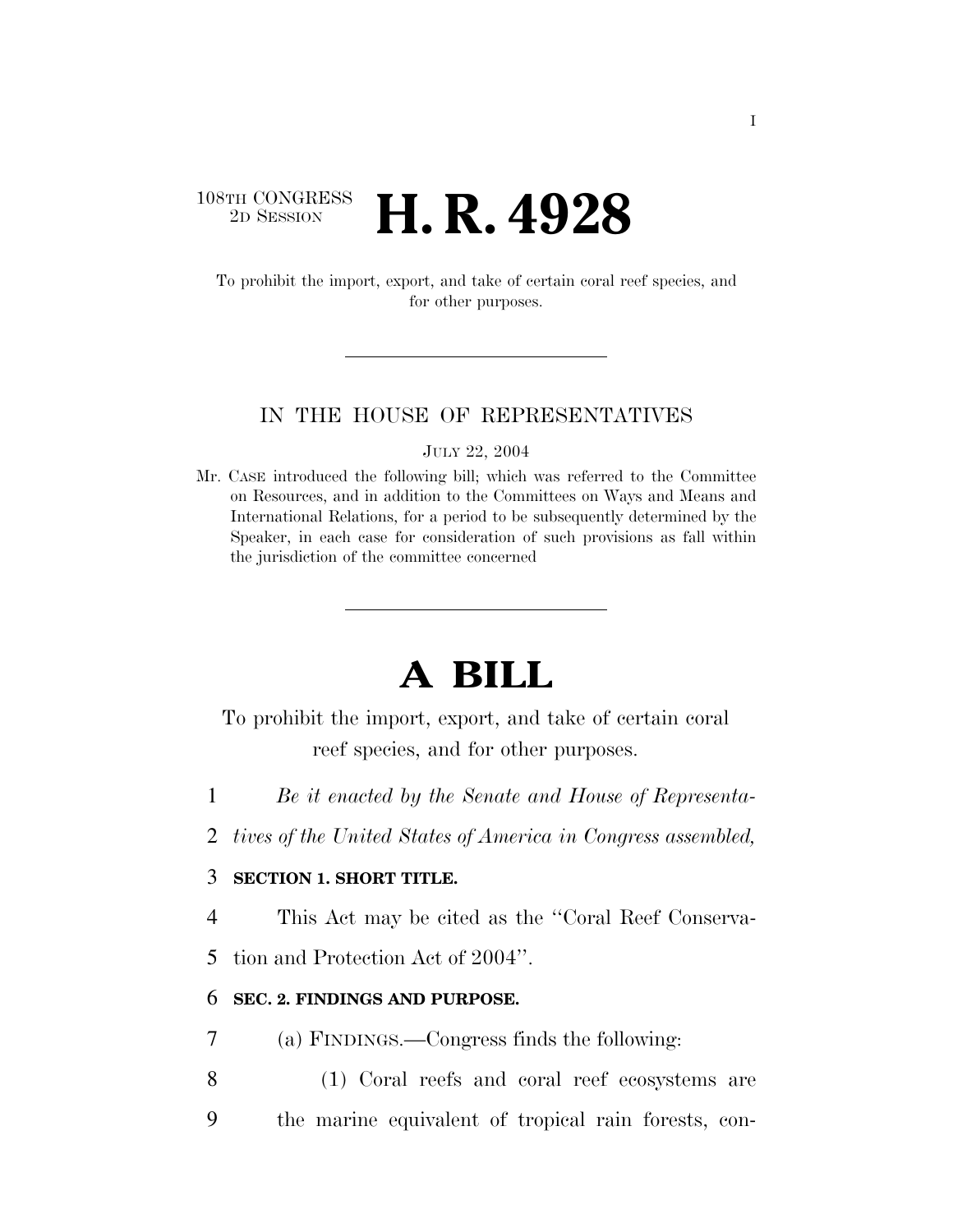taining some of the richest biological diversity, habi- tats, and systems on Earth and supporting thou- sands of fish, invertebrates, algae, plankton, sea grasses, and other species.

 (2) Coral reefs and coral reef ecosystems have great commercial, recreational, cultural, and aes- thetic value to human communities as shoreline pro- tection, areas of natural beauty, and sources of food, jobs, and pharmaceuticals, and are the focus of a wide variety of activities, including education, re-search, recreation, tourism, and fishing.

 (3) Studies indicate that coral reef ecosystems in the United States and around the world are being degraded and severely threatened by human activi- ties including land-based pollution, overfishing, de- structive fishing practices, coastal development, ves-sel groundings, and climate change.

 (4) Executive Order 13089 created the United States Coral Reef Task Force, which is chaired by the Secretary of the Interior and the Secretary of Commerce, to develop measures necessary to reduce and mitigate coral reef ecosystem degradation and to restore damaged coral reefs, assess the United States' role in international trade and protection of coral reef species, and implement appropriate strate-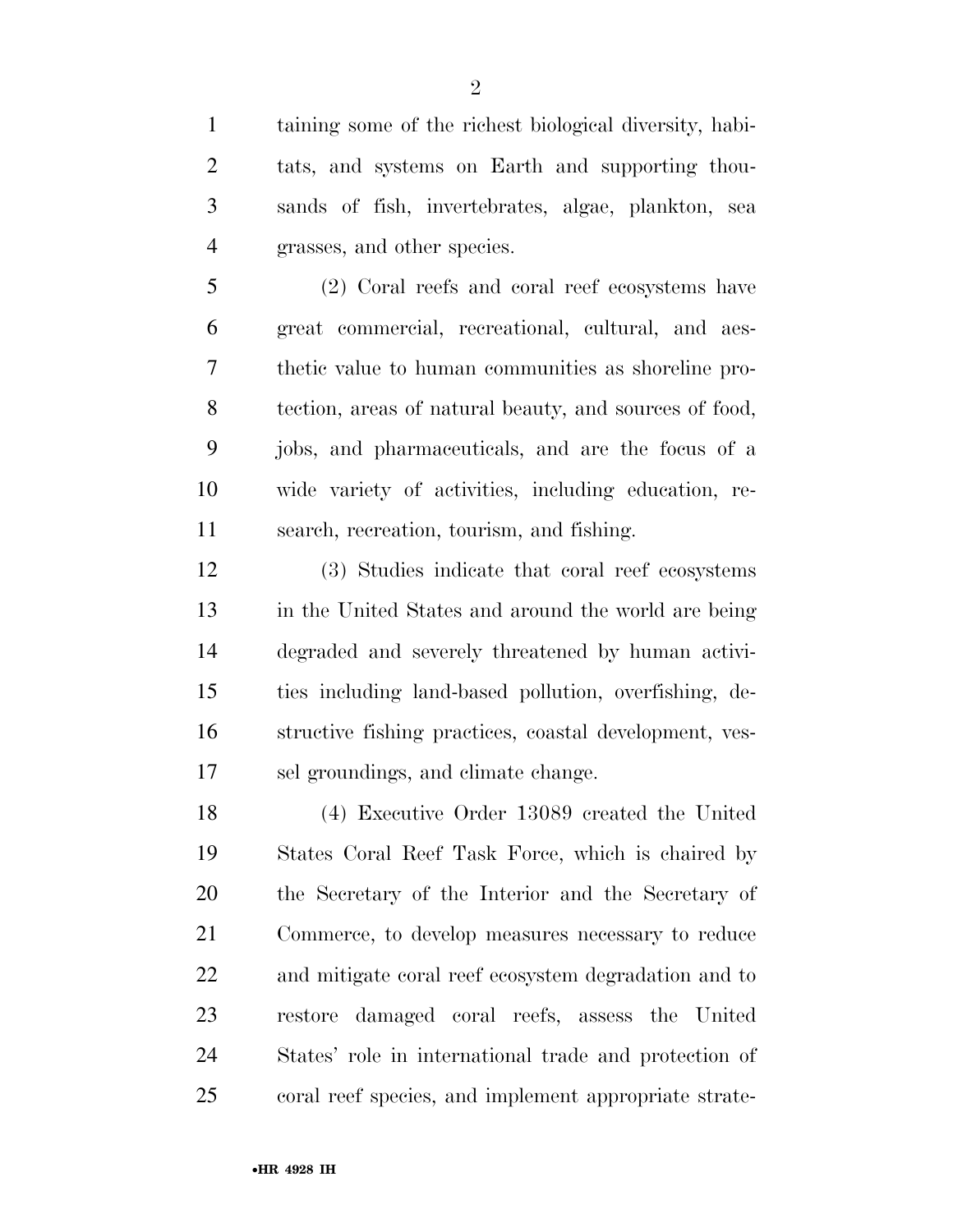| $\mathbf{1}$   | gies and actions to promote conservation and sus-        |
|----------------|----------------------------------------------------------|
| $\overline{2}$ | tainable use of coral reef resources.                    |
| 3              | (5) International trade in coral, other reef in-         |
| 4              | vertebrates, reef fish, live rock, and other coral prod- |
| 5              | ucts contributes to the decline and degradation of       |
| 6              | reefs, primarily through the use of destructive collec-  |
| 7              | tion practices, overexploitation of resources, loss of   |
| 8              | reef habitat, and introduction of non-indigenous spe-    |
| 9              | cies, invasive species, and pathogens.                   |
| 10             | (6) The United States is the largest importer of         |
| 11             | live coral, live rock, and marine fish for the aquar-    |
| 12             | ium trade and of coral skeletons and precious corals     |
| 13             | for souvenirs and jewelry.                               |
| 14             | (7) The harvest of live coral and wild live rock         |
| 15             | is of special concern because it removes essential       |
| 16             | components of reef habitats, increases erosion, and      |
| 17             | damages critical fisheries habitats.                     |
| 18             | (8) More than half of the fish imported into the         |
| 19             | United States for the marine aquarium market are         |
| <b>20</b>      | estimated to be captured with the use of cyanide and     |
| 21             | other poisons which kill other coral reef species and    |
| 22             | the corals that form the reef framework, and these       |
| 23             | destructive fishing practices are becoming increas-      |
| 24             | ingly common in other countries to meet the growing      |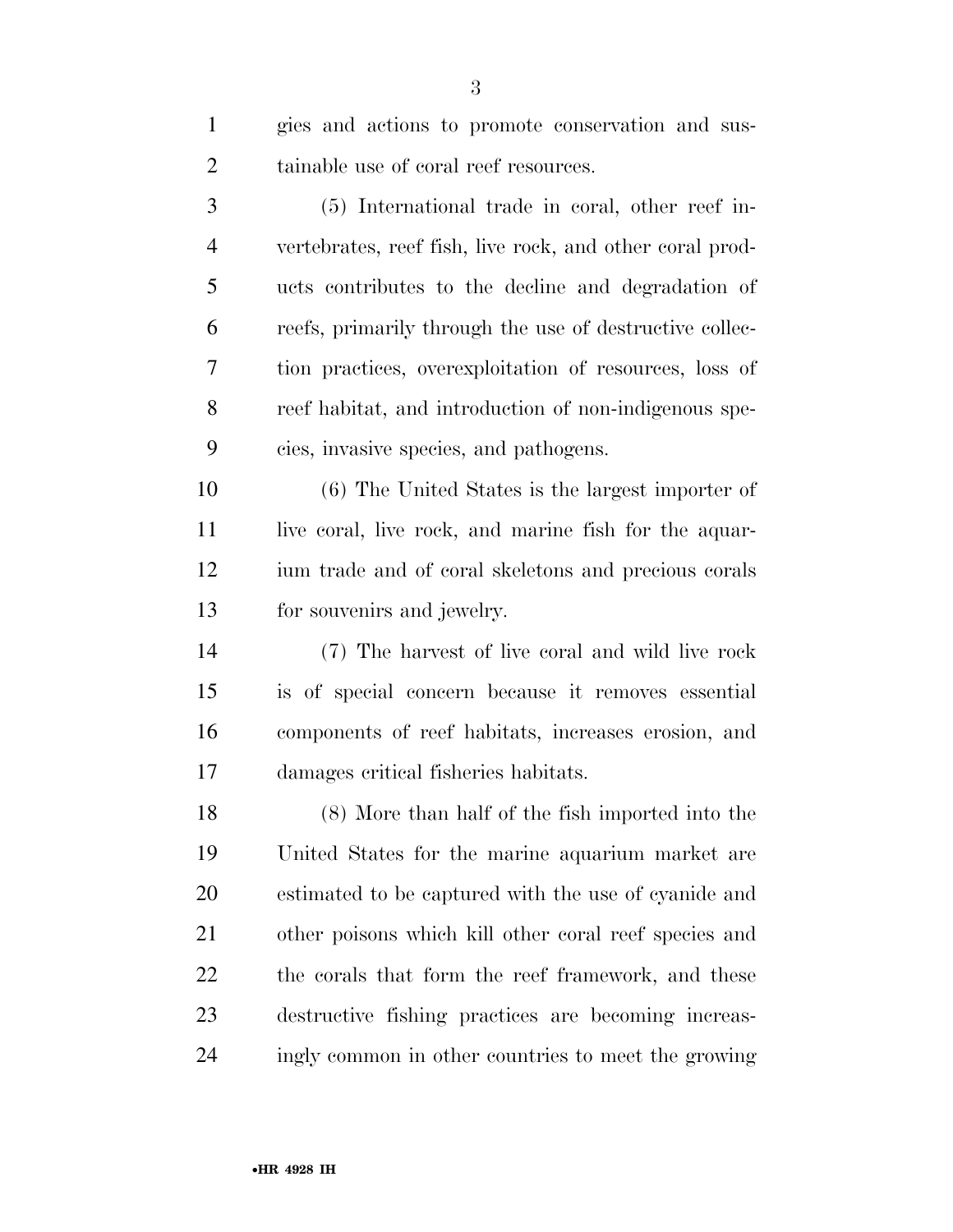worldwide demand for ornamental fish and live food fish.

 $(9)$  As many as  $\frac{1}{3}$  to  $\frac{1}{2}$  of the aquarium fish imported from Southeast Asia die shortly after arriv- ing in the United States due to stress associated with handling and transport and the use of cyanide during capture, and such high mortality rates lead to continued pressure for extraction from the wild to maintain public and private collections.

 (10) The United States, as the world's largest importer of coral reef species and products and as a party to the Convention on the International Trade in Endangered Species of Wild Fauna and Flora (CITES), should play a substantial role in conserving and restoring coral reef ecosystems, in- cluding assisting other countries in developing and implementing coral reef conservation programs and ensuring that the market in the United States for coral reef species and products does not contribute to the detriment of the survival of the species in the wild or to the detriment of coral reef ecosystems.

 (11) The United States should also exercise leadership in moving from a species-based sustain- able management approach to an ecosystem-based approach.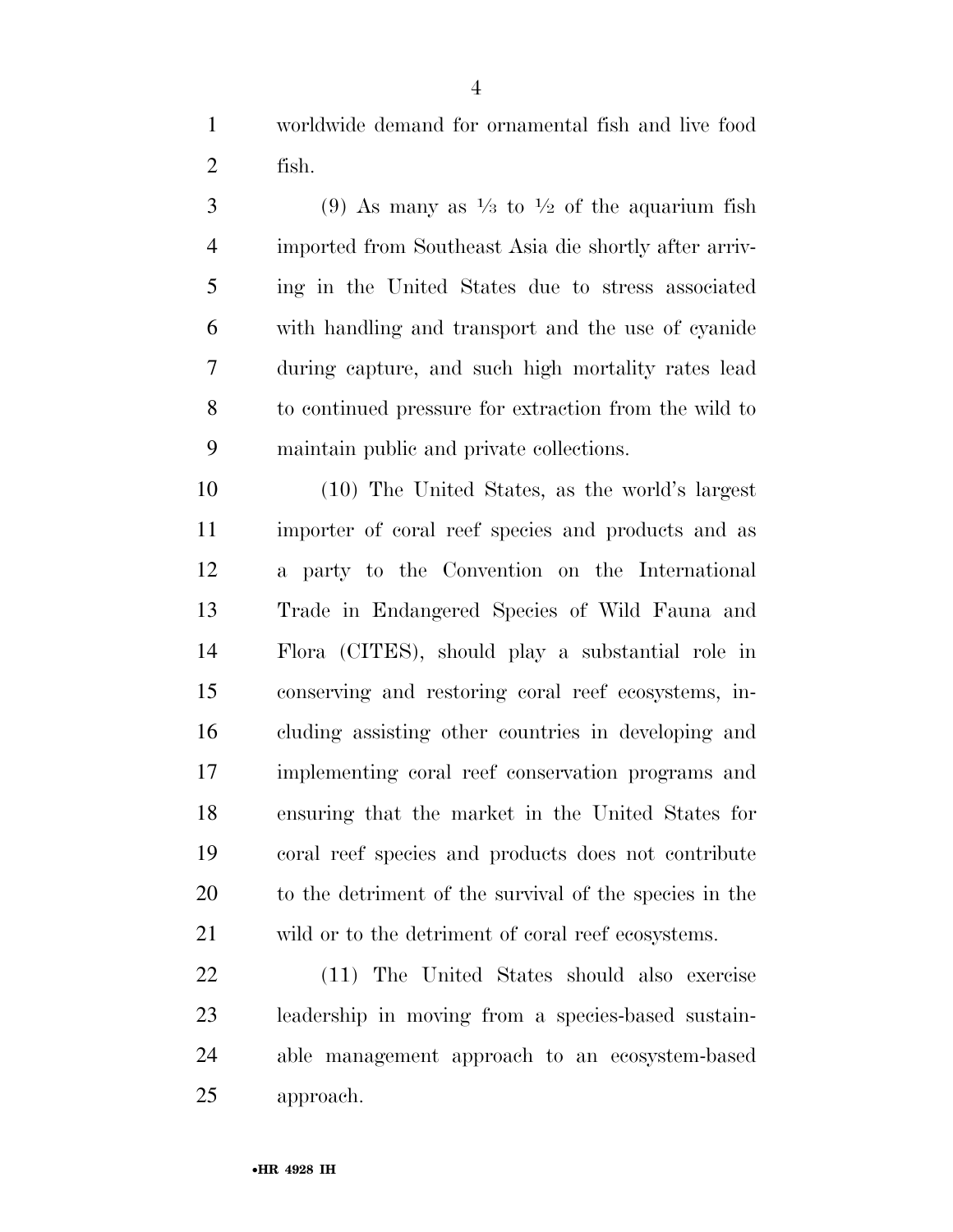(b) PURPOSE.—The purpose of this Act is to provide a series of nondiscriminatory measures which are nec- essary for the conservation of coral reef species and fur- ther the obligations of the United States under CITES. **SEC. 3. PROHIBITION ON TAKING, IMPORTING, EXPORTING, AND TRANSPORTING CERTAIN CORAL REEF SPECIES.**  (a) IN GENERAL.—Subject to section 4, it is unlawful for any person to— (1) take any covered coral reef species within waters under the jurisdiction of the United States;

 (2) import into or export from the United States any covered coral reef species;

 (3) possess, sell, purchase, deliver, carry, trans- port, or receive in interstate or foreign commerce any covered coral reef species taken or imported in violation of paragraphs (1) or (2); or

 (4) attempt to commit any act described in paragraphs (1) through (3).

20 (b) COVERED CORAL REEF SPECIES.—

 (1) IN GENERAL.—For the purposes of this Act, the term ''covered coral reef species'' means— (A) any species of coral or ornamental reef fish;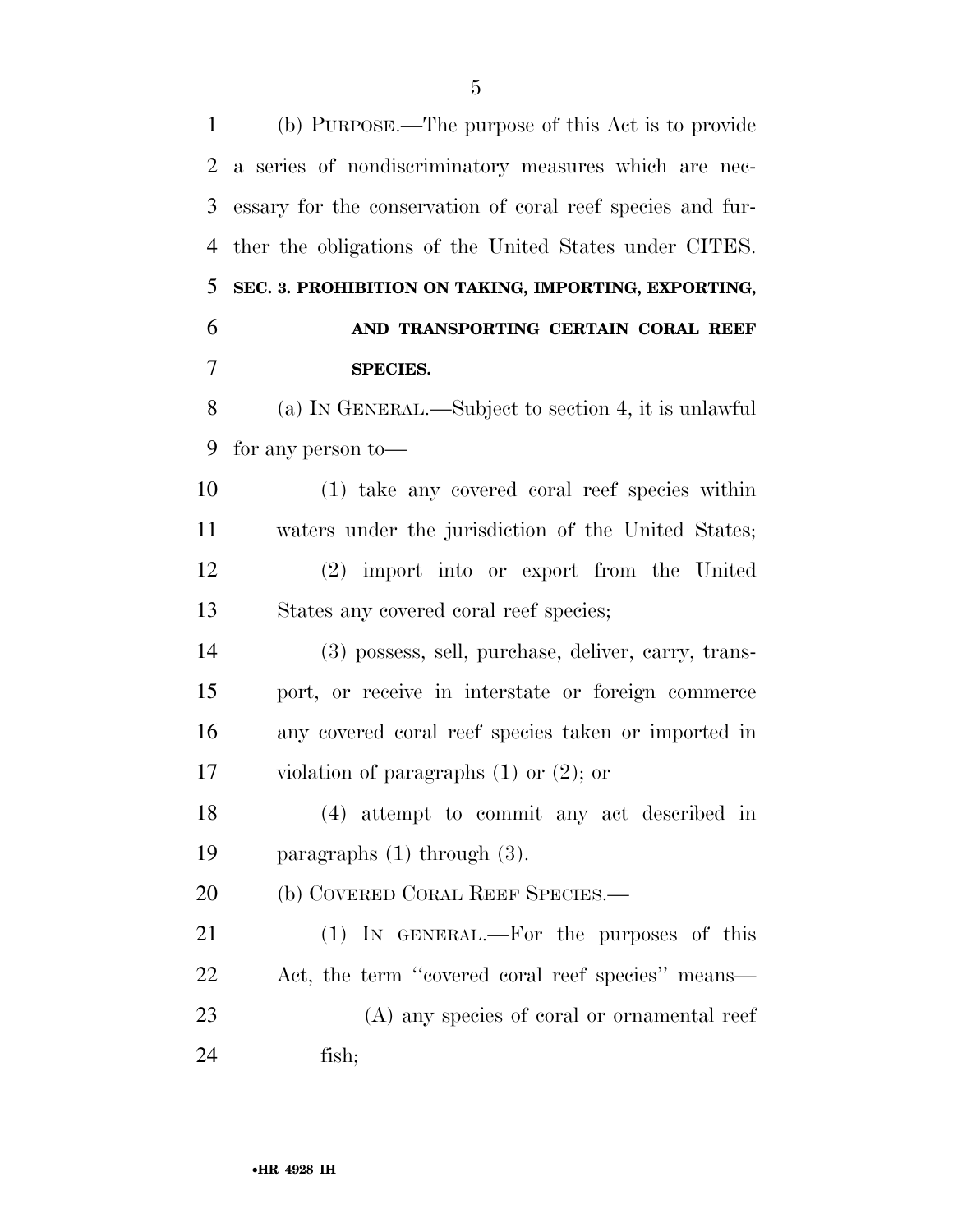| $\mathbf{1}$ | (B) any coral reef species listed in Appen-      |
|--------------|--------------------------------------------------|
| 2            | dix II of the Convention on International Trade  |
| 3            | in Endangered Species of Wild Fauna and          |
| 4            | Flora (CITES) as of the effective date of this   |
| 5            | Act;                                             |
| 6            | (C) any coral reef species added to Appen-       |
| 7            | dix II of CITES after the effective date of this |
|              |                                                  |

 dix II of CITES after the effective date of this Act, unless the Secretary of the Interior, in con- sultation with the Secretary of Commerce, finds before the expiration of the 90-day period which begins on the effective date of the inclusion of such species in Appendix II that the take, im- port, and export of such species do not rep- resent a substantial risk of harm to the sustain- ability of such species and its coral reef eco-system; or

 (D) any other coral reef species (excluding any finfish, mollusk, crustacean, or other ani- mal or plant species taken for human consump- tion) the take, import, or export of which the Secretary of the Interior and the Secretary of Commerce have determined, after notice and opportunity for public comment—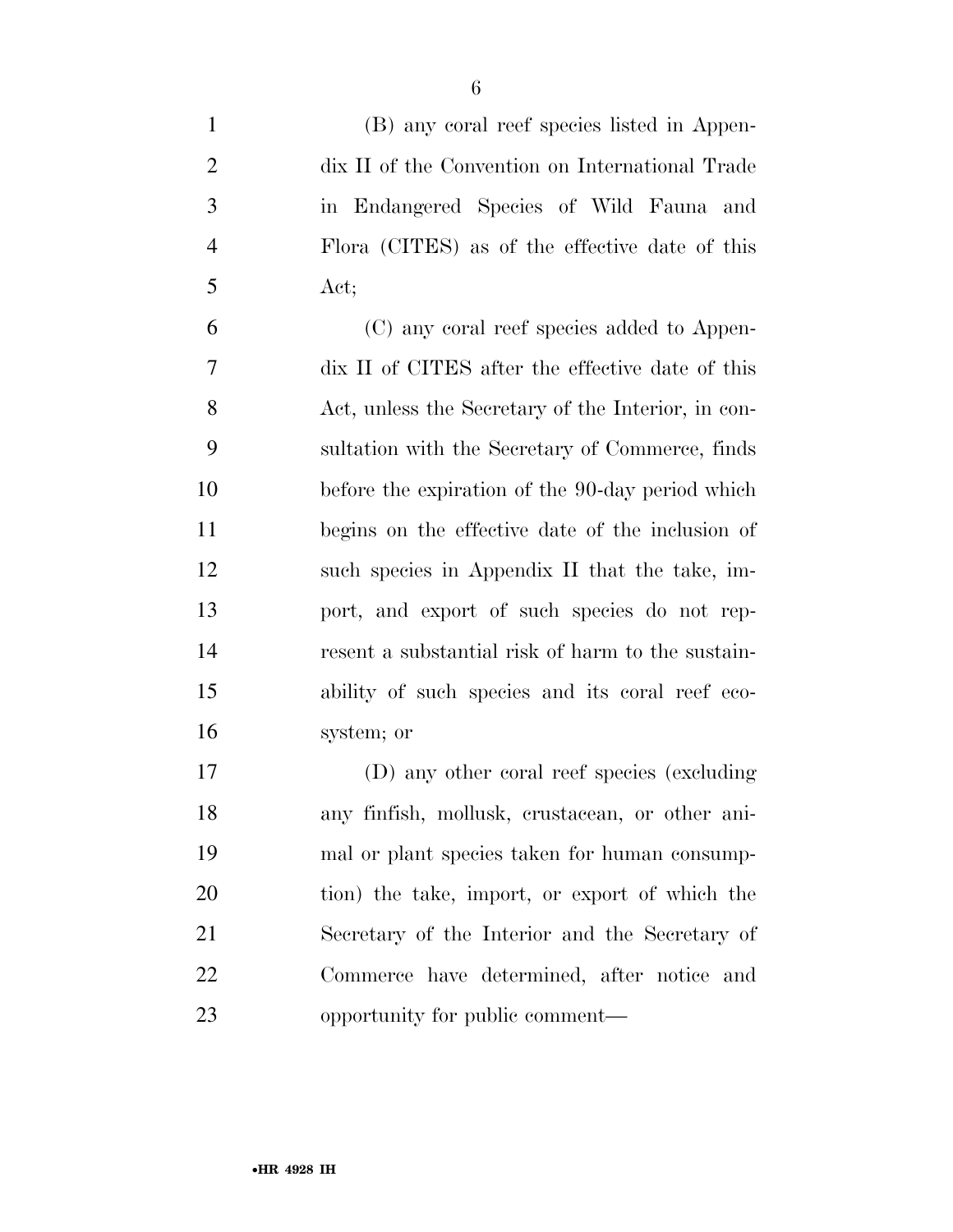| $\mathbf{1}$   | (i) presents a substantial risk of harm              |
|----------------|------------------------------------------------------|
| $\overline{2}$ | to the sustainability of such species or of          |
| 3              | its coral reef ecosystem; or                         |
| $\overline{4}$ | (ii) results in high mortality rates for             |
| 5              | individuals of that species due to poor sur-         |
| 6              | vivorship in transport or captivity.                 |
| 7              | (2)<br>REMOVAL OF A SPECIES FROM DEFINI-             |
| 8              | TION.                                                |
| 9              | $(A)$ In GENERAL.— $A$ species may be re-            |
| 10             | moved from the definition of covered coral reef      |
| 11             | species under paragraphs $(1)(B)$ through $(D)$ , if |
| 12             | the Secretary of the Interior determines that        |
| 13             | the take, import, and export of such species do      |
| 14             | not represent a substantial risk of harm to the      |
| 15             | sustainability of that species and of its coral      |
| 16             | reef ecosystem.                                      |
| 17             | ROLE<br>(B)<br>OF SECRETARY<br>OF<br>COM-            |
| 18             | MERCE.—In carrying out subparagraph $(A)$ , the      |
| 19             | Secretary of the Interior shall consult with the     |
| 20             | Secretary of the Commerce with respect to a          |
| 21             | covered coral reef species under paragraph           |
| 22             | $(1)(B)$ or $(1)(C)$ , and act jointly with the Sec- |
| 23             | retary of the Interior with respect to a covered     |
| 24             | coral reef species under paragraph $(1)(D)$ .        |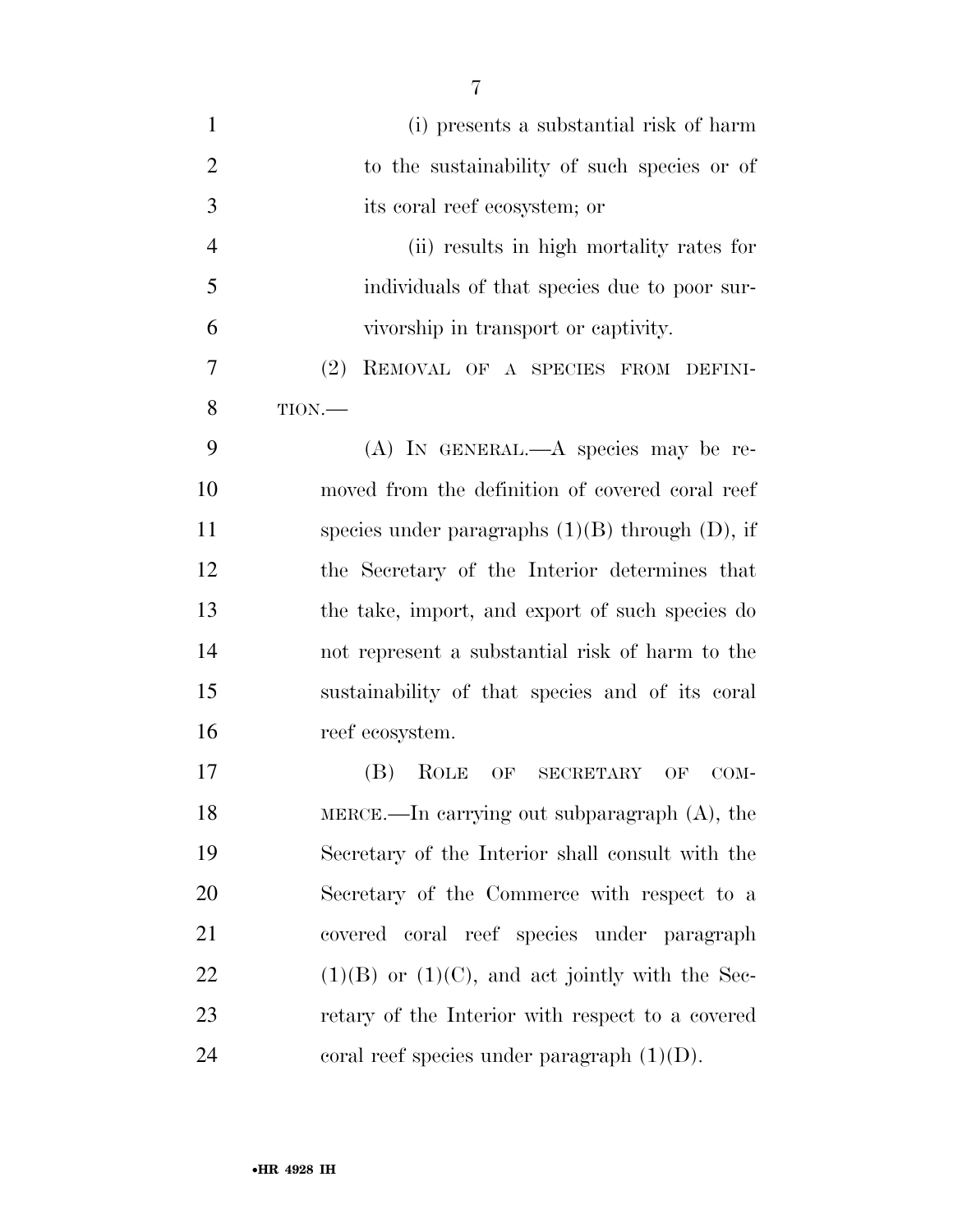(c) EFFECTIVE DATE.—This section shall take effect upon the expiration of the 1-year period which begins on the date of the enactment of this Act. **SEC. 4. EXCEPTIONS.**  (a) IN GENERAL.— (1) SCIENTIFICALLY-BASED MANAGEMENT PLANS.— (A) EXCEPTION.—Section 3 shall not apply with respect to a covered coral reef spe- cies if such species was taken in accordance with a qualified scientifically-based management plan. (B) QUALIFICATION OF PLAN.—For pur- poses of this subsection, a scientifically-based management plan is qualified if the appropriate Secretary determines that the plan— (i) provides for the conservation of a covered coral reef species and its habitat; (ii) provides that a covered coral reef species is taken in such a manner and in such quantities so as not to threaten the biological sustainability of that species or its role in the ecosystem and so as to mini- mize the adverse impact of the take on the coral reef;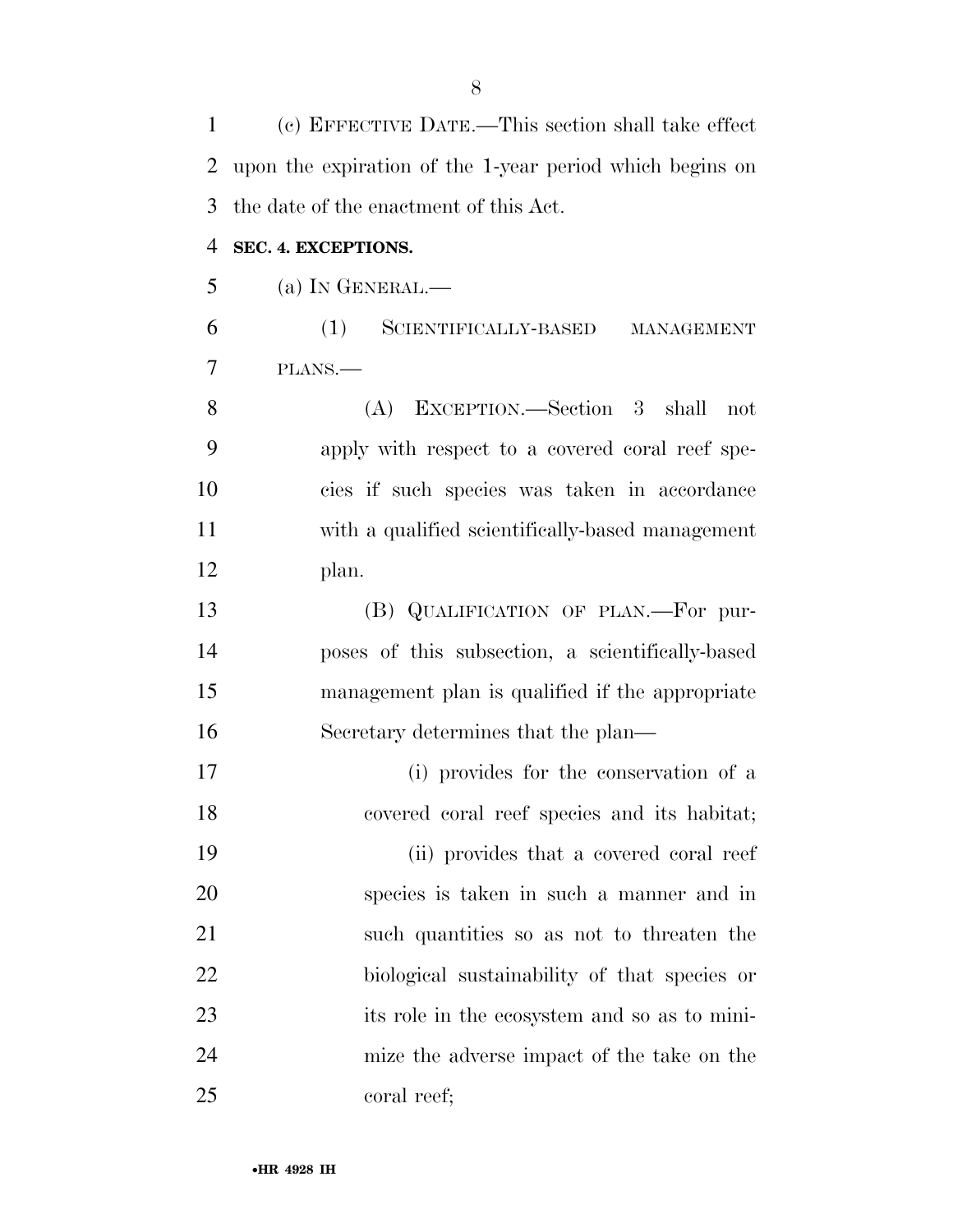| $\mathbf{1}$   | (iii) addresses factors relevant to the         |
|----------------|-------------------------------------------------|
| $\overline{2}$ | conservation of a covered coral reef species,   |
| 3              | which may include illegal trade, domestic       |
| $\overline{4}$ | trade, subsistence use, disease, habitat        |
| 5              | loss, and cumulative effects of the take on     |
| 6              | the coral reef species; and                     |
| 7              | (iv) prohibits the use of the destruc-          |
| 8              | tive collection practices described in sub-     |
| 9              | section $(b)(2)$ .                              |
| 10             | (C) APPROPRIATE SECRETARY.—For pur-             |
| 11             | poses of this paragraph, the term "appropriate" |
| 12             | Secretary" means—                               |
| 13             | (i) the Secretary of Commerce with              |
| 14             | respect to domestic plans;                      |
| 15             | (ii) the Secretary of Commerce and              |
| 16             | the Secretary of the Interior with respect      |
| 17             | to foreign plans; or                            |
| 18             | (iii) the Secretary with jurisdiction           |
| 19             | over the waters in which the plan is located    |
| 20             | with respect to plans located in waters         |
| 21             | within the Exclusive Economic Zone (as          |
| 22             | defined under section (3) of the Magnuson-      |
| 23             | Stevens Fishery Conservation and Manage-        |
| 24             | ment Act (16 U.S.C. 1802)).                     |
| 25             | (2) COOPERATIVE BREEDING PROGRAMS.-             |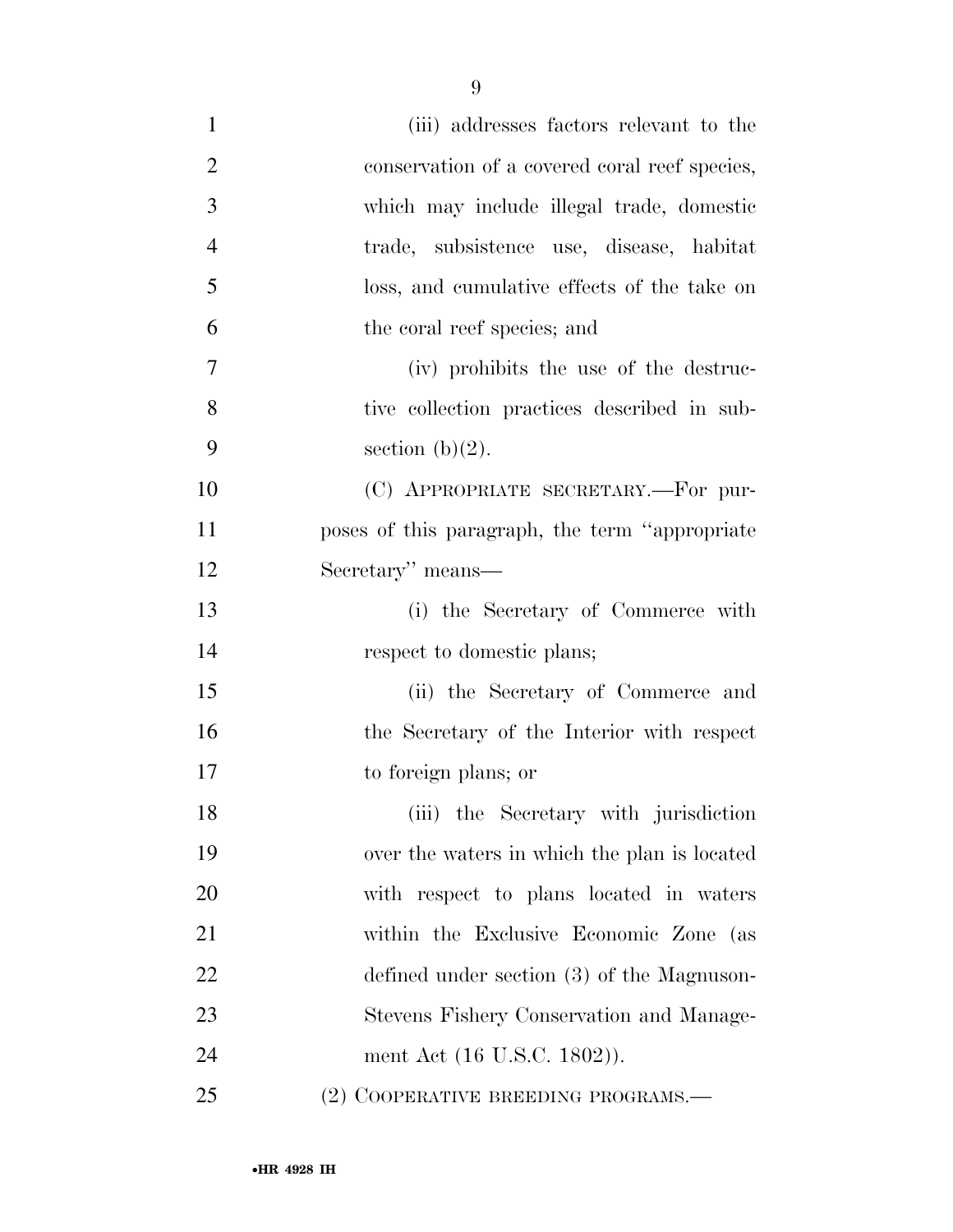| $\mathbf{1}$   | (A) EXCEPTION.—Section 3 shall not                |
|----------------|---------------------------------------------------|
| $\overline{2}$ | apply with respect to a covered coral reef spe-   |
| 3              | cies if such species is a product of a qualified  |
| $\overline{4}$ | cooperative breeding program.                     |
| 5              | (B) QUALIFICATION OF PROGRAM.—For                 |
| 6              | purposes of this subsection, a cooperative breed- |
| 7              | ing program is qualified if the Secretary of      |
| 8              | Commerce, in the case of domestic programs, or    |
| 9              | the Secretary of Commerce and the Secretary       |
| 10             | of the Interior, in the case of foreign programs, |
| 11             | determines that the program is—                   |
| 12             | (i) designed to promote the conserva-             |
| 13             | tion of covered coral reef species and main-      |
| 14             | tain such species in the wild by enhancing        |
| 15             | the propagation and survival of such spe-         |
| 16             | cies; and                                         |
| 17             | (ii) developed and administered by, or            |
| 18             | in conjunction with, an aquarium, con-            |
| 19             | servation, or zoological organization which       |
| 20             | meets standards established by the appro-         |
| 21             | priate Secretary.                                 |
| 22             | (3) AQUACULTURE AND MARICULTURE FACILI-           |
| 23             | TIES.                                             |
| 24             | EXCEPTION.—Section 3 shall<br>(A)<br>not          |
| 25             | apply with respect to a covered coral reef spe-   |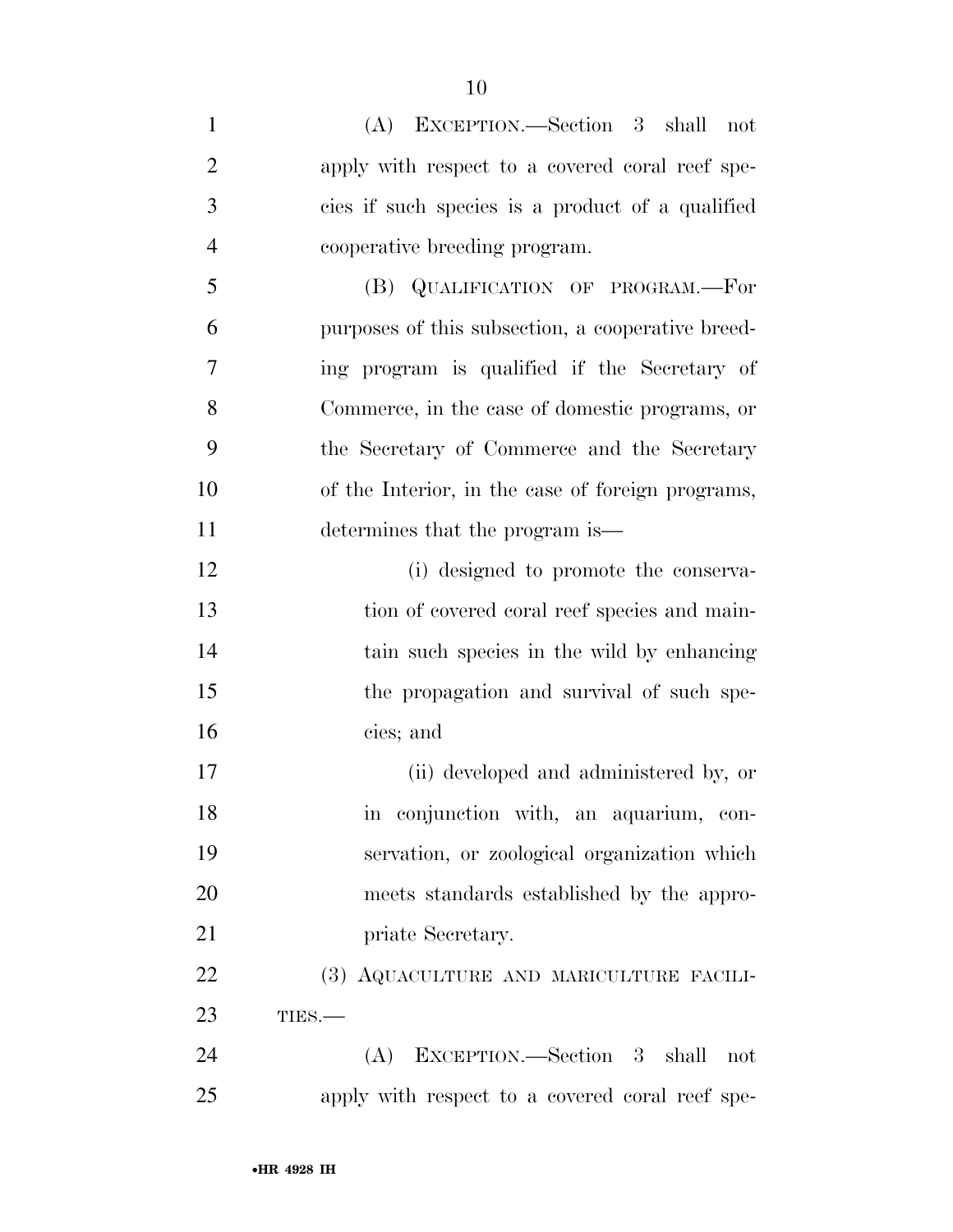| 1              | cies if such species is a product of a qualified   |
|----------------|----------------------------------------------------|
| $\overline{2}$ | aquaculture or mariculture facility.               |
| 3              | (B) QUALIFICATION OF FACILITY.-For                 |
| $\overline{4}$ | purposes of this subsection, an aquaculture or     |
| 5              | mariculture facility is qualified if the Secretary |
| 6              | of Commerce, in the case of domestic facilities,   |
| 7              | or the Secretary of Commerce and the Sec-          |
| 8              | retary of the Interior, in the case of foreign fa- |
| 9              | cilities, determines that the facility—            |
| 10             | demonstrates the capability to<br>(i)              |
| 11             | produce sufficient captive covered coral           |
| 12             | reef species in the numbers to be traded           |
| 13             | from that facility;                                |
| 14             | (ii) operates in a manner which is not             |
| 15             | detrimental to the conservation of the spe-        |
| 16             | cies in the wild;                                  |
| 17             | (iii) operates in a manner which does              |
| 18             | not harm existing ecosystems, such as by           |
| 19             | introducing non-indigenous species<br><b>or</b>    |
| 20             | pathogens; and                                     |
| 21             | (iv) operates with sufficient<br>safe-             |
| <u>22</u>      | guards so as to prevent the escape of cap-         |
| 23             | tive species and their eggs, larvae, young,        |
| 24             | fragments, and other organs of propaga-            |
| 25             | tion.                                              |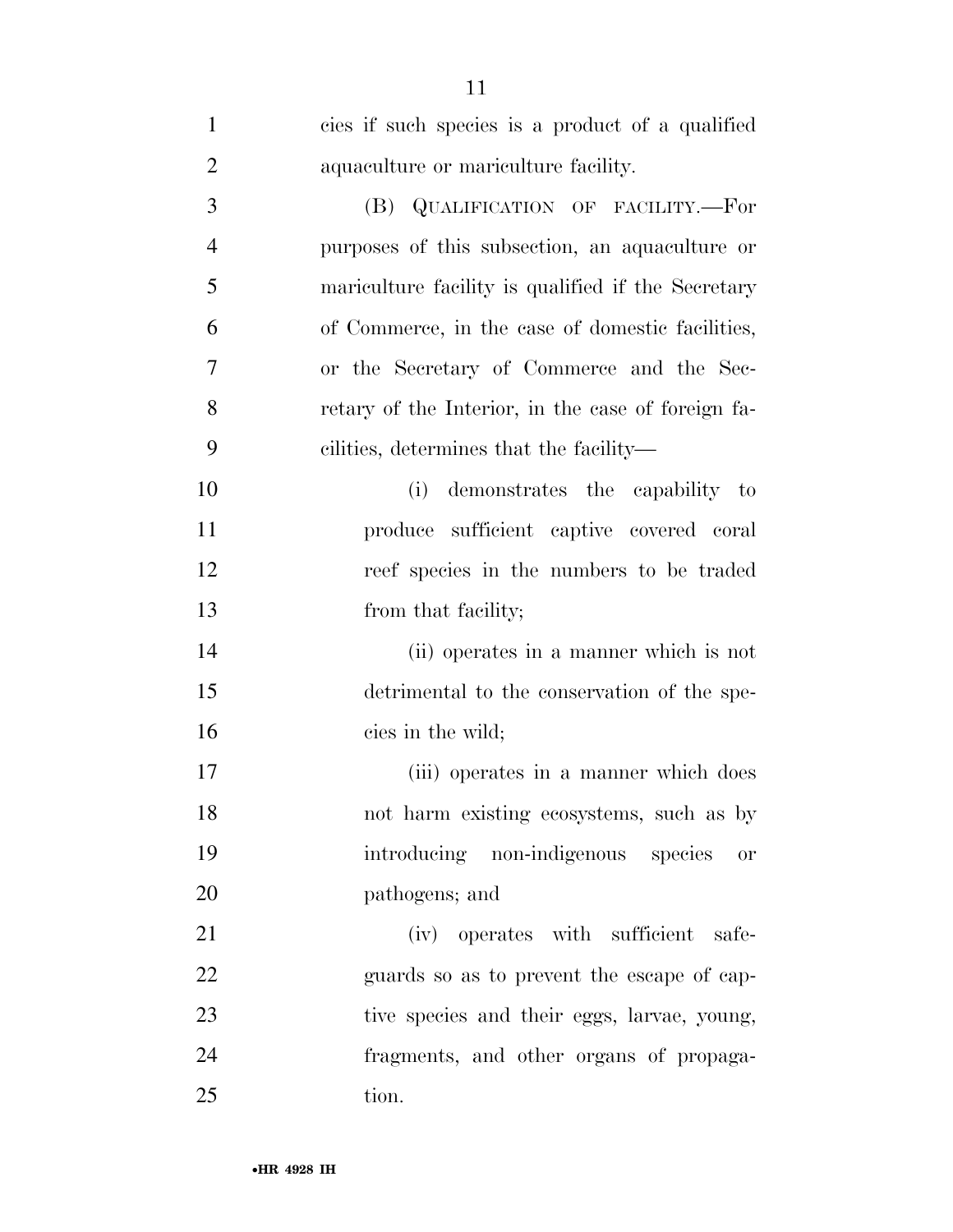(4) SCIENTIFIC, MUSEUM, OR ZOOLOGICAL PUR- POSES.—Section 3 shall not apply with respect to a covered coral reef species taken pursuant to author- ization by the Secretary of Commerce, or imported or exported pursuant to authorization by the Sec- retary of the Interior for scientific purposes, mu- seum purposes, or zoological breeding or display. (5) INCIDENTAL TAKES.—Section 3 shall not apply with respect to a covered coral reef species taken incidentally, if such incidental takes are ex- empted by the Secretary of the Interior and the Sec-12 retary of Commerce by regulation. (6) SUBSISTENCE.—Section 3 shall not apply with respect to a covered coral reef species taken for personal consumption by an individual, if the taking is customary, traditional, or necessary for the sub-

 (b) NO EXCEPTION FOR SPECIES TAKEN USING DE-STRUCTIVE COLLECTION PRACTICES.—

sistence of the individual or the individual's family.

 (1) IN GENERAL.—No exception shall be al- lowed under subsection (a) with respect to a covered coral reef species that was—

 (A) taken in waters under the jurisdiction of the United States using any destructive col-lection practice; or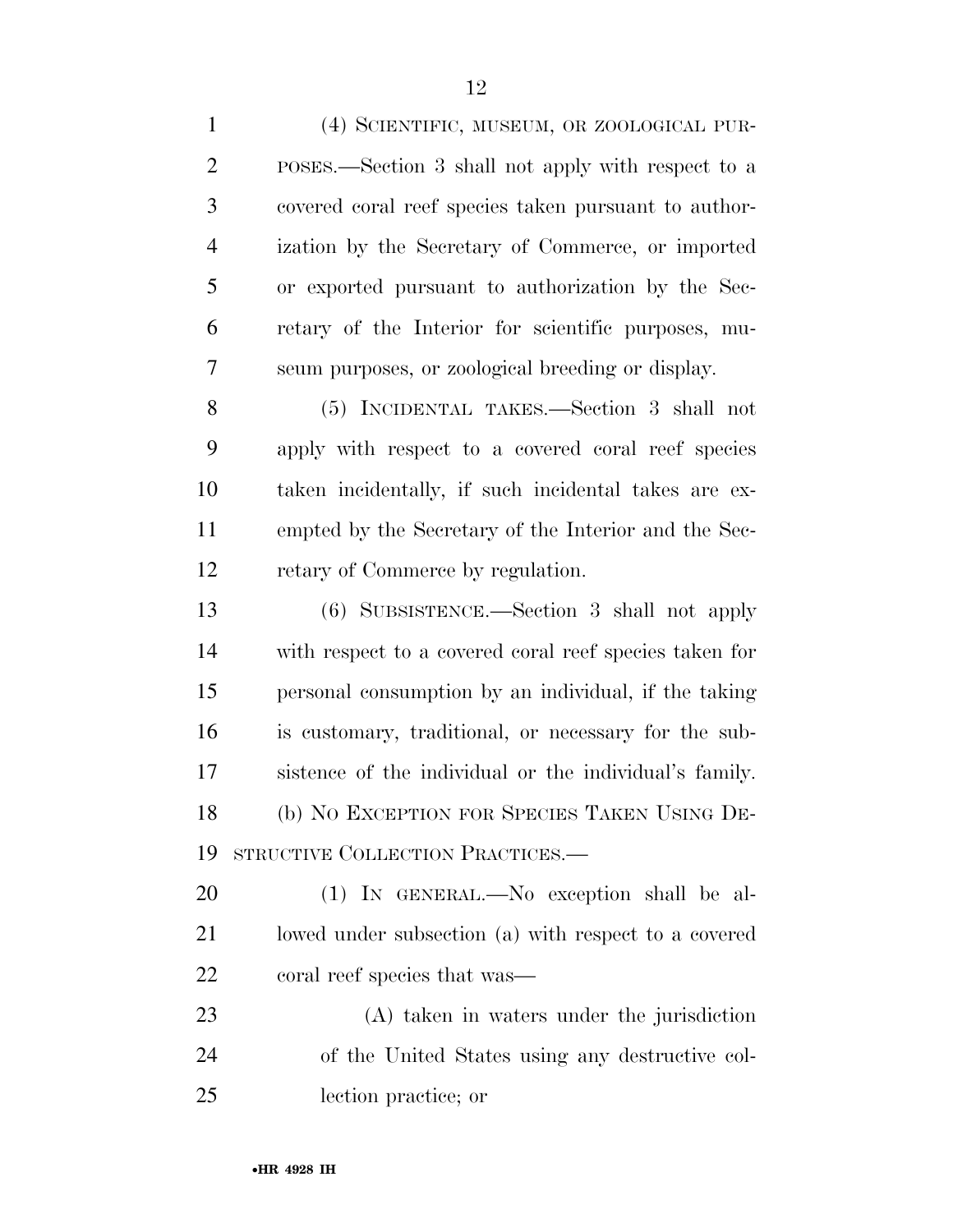| $\mathbf{1}$   | (B) imported or exported without a certifi-            |
|----------------|--------------------------------------------------------|
| $\overline{2}$ | cation by the importer or exporter that the cov-       |
| 3              | ered coral reef species to be imported or ex-          |
| $\overline{4}$ | ported was not taken through the use of any            |
| 5              | destructive collection practice.                       |
| 6              | (2) DESTRUCTIVE COLLECTION PRACTICES.—                 |
| 7              | For the purposes of this Act, "destructive collection" |
| 8              | practice" means any practice used in the take of       |
| 9              | coral reef species which includes any of the fol-      |
| 10             | lowing:                                                |
| 11             | (A) Reef-dredging.                                     |
| 12             | (B) Explosives.                                        |
| 13             | (C) Poisons.                                           |
| 14             | (D) Any other destructive collection prac-             |
| 15             | tice identified by the Secretary of Commerce by        |
| 16             | regulation, in consultation with the Secretary of      |
| 17             | the Interior and the advisory group described in       |
| 18             | section $6(b)$ .                                       |
| 19             | (3) PRESENCE OF POISONS.—For the purposes              |
| 20             | of this Act, the presence of cyanide, any other poi-   |
| 21             | son, or any metabolite associated with any such poi-   |
| 22             | son in a coral reef species shall constitute evidence  |
| 23             | that poison was used in the take of the coral reef     |
| 24             | species.                                               |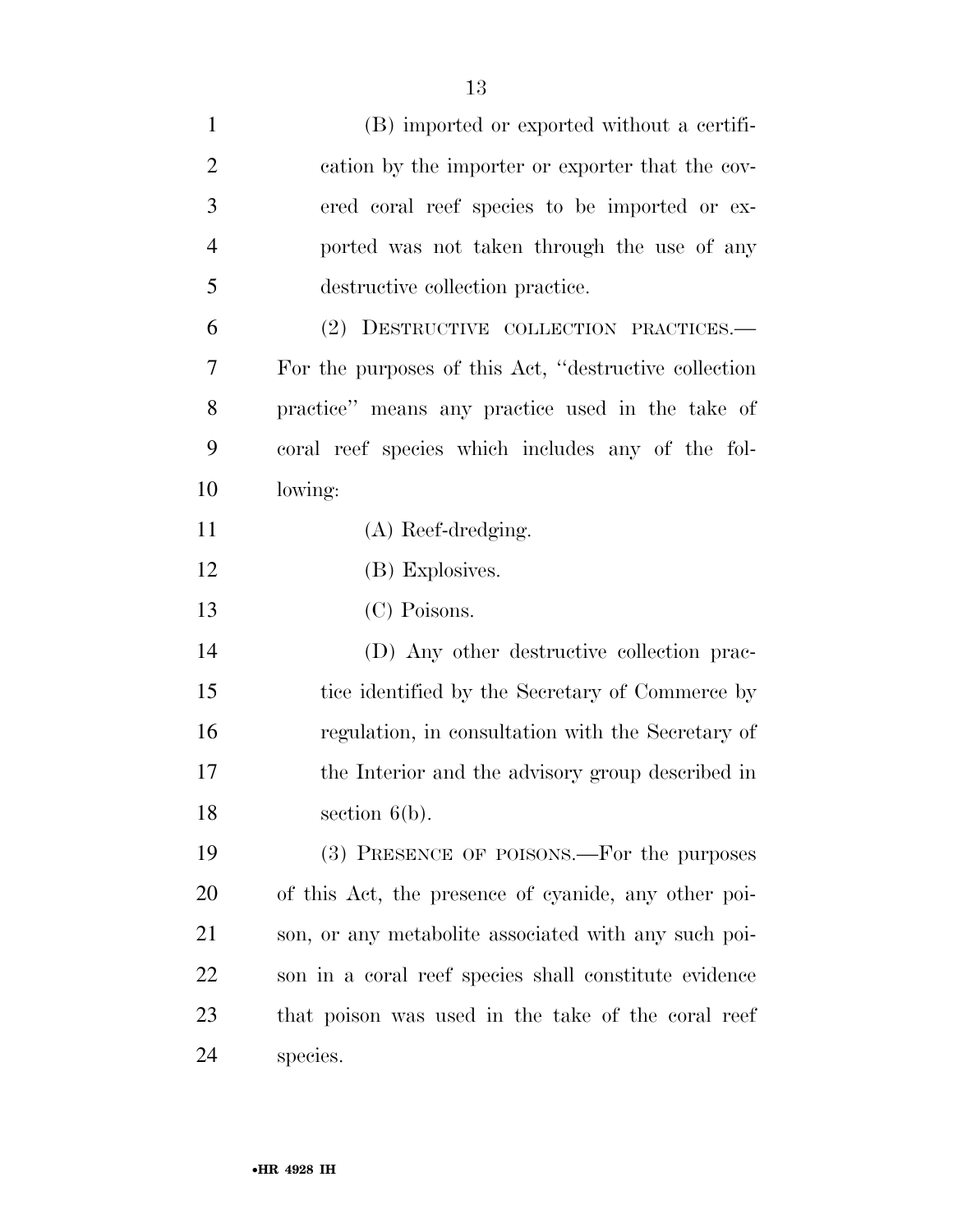The Secretary of State, in consultation with the Ad- ministrator of the United States Agency for International Development, the Secretary of the Interior, and the Sec- retary of Commerce, may initiate consultations with for- eign governments which are engaged in, or whose citizens include persons engaged in, commercial operations which take coral reef species, for the purpose of—

- (1) encouraging the protection of coral reef spe- cies through building consensus on standards for, and implementation of, sustainable management plans; and
- (2) taking steps to eliminate of the use of the destructive collection practices described in section 16  $4(b)(2)$ .

# **SEC. 6. COORDINATION REGARDING CONSERVATION OF CORAL REEF ECOSYSTEMS.**

 (a) CORAL REEF TASK FORCE.—In carrying out this Act, the Secretary of the Interior and the Secretary of Commerce shall coordinate with members of the Coral Reef Task Force for the conservation and sustainable management of coral reef ecosystems.

(b) ADVISORY GROUP.—

•**HR 4928 IH**  (1) IN GENERAL.—The Secretary of the Inte-rior and the Secretary of Commerce shall convene an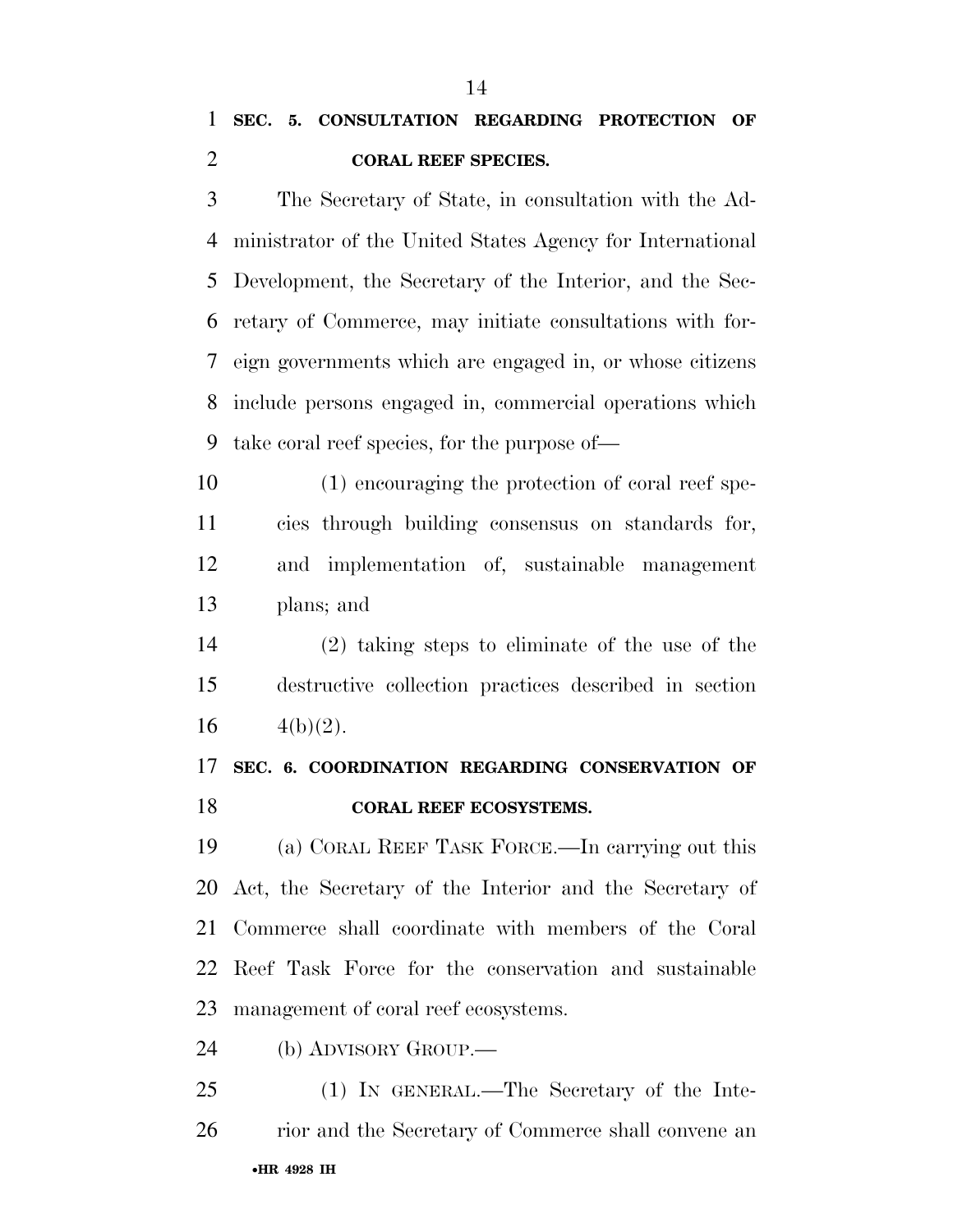advisory group consisting of individuals representing public and private organizations affected by this Act, including persons involved in the conservation of coral reef ecosystems, the harvest and trade of coral reef species, and the operation of cooperative breed- ing programs and aquaculture and mariculture fa- cilities for the propagation of coral reef species, and representatives of Federal agencies, states, and terri- tories, which are represented on the Coral Reef Task Force. (2) DEVELOPMENT OF GUIDELINES, STRATEGY, AND CRITERIA.—Before the expiration of the 1-year period which begins on the date of the enactment of this Act, the Secretary of the Interior and the Sec- retary of Commerce, in consultation with the advi-sory group, shall develop—

 (A) criteria and indicators for the con- servation and sustainable management of coral reef ecosystems;

 (B) a coordinated national strategy for conservation and sustainable management of coral reef species and ecosystems based on the criteria and indicators developed under sub-24 paragraph  $(A)$ ; and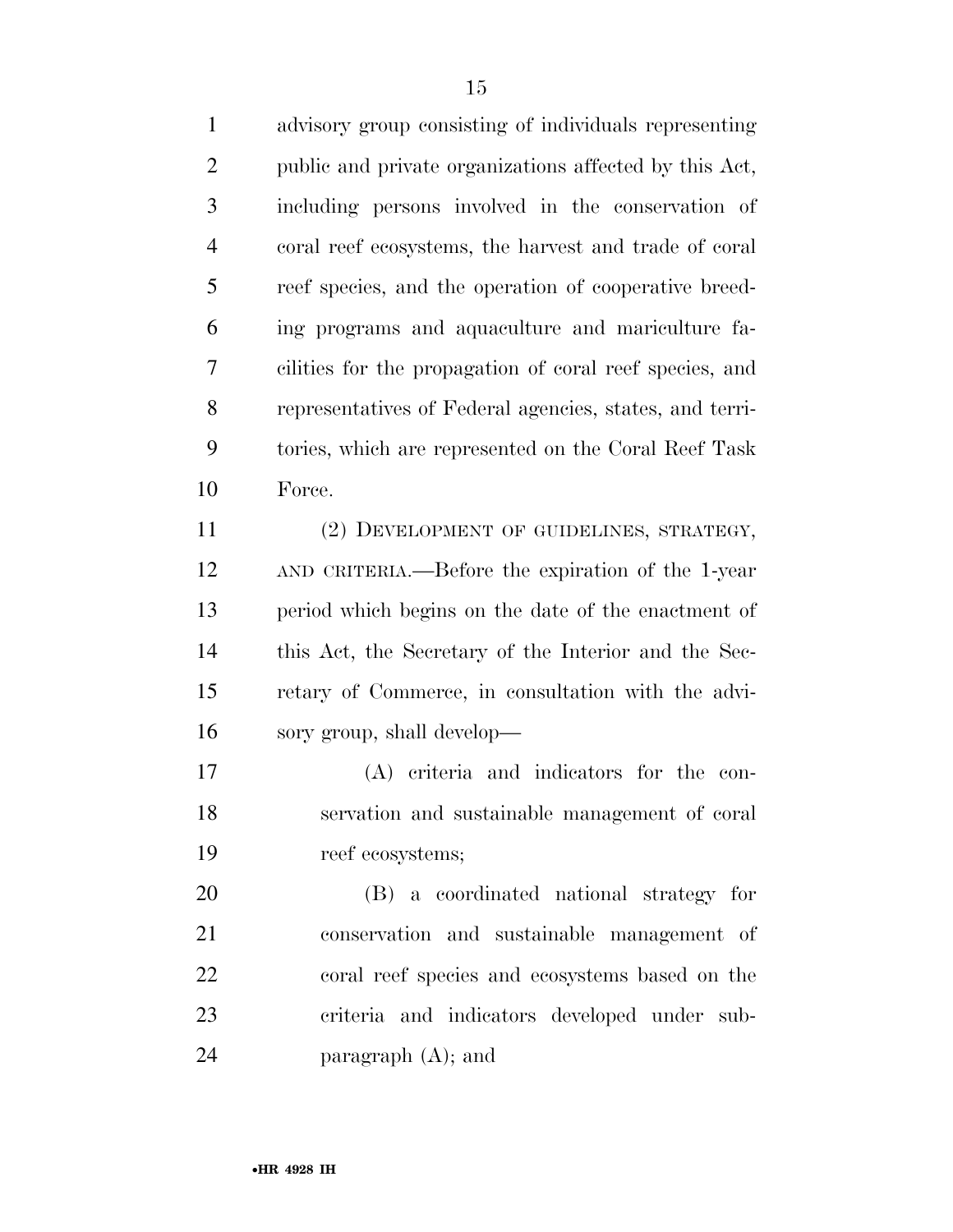(C) guidelines for the capture, commercial transport, and handling of coral reef species which would improve their rates of survival.

 (c) INTERNATIONAL COOPERATION.— The Secretary of State and the Administrator of the United States Agen- cy for International Development, in coordination with the heads of other appropriate departments and agencies, shall utilize their authorities to further the purposes of this Act by encouraging policies and implementing pro- grams to promote the conservation and sustainable man- agement of coral reef ecosystems in other parts of the world, by such means as multilateral negotiations, partici- pation in various international fora, bilateral assistance, and capacity building.

# **SEC. 7. ENFORCEMENT.**

(a) CIVIL MONEY PENALTIES.—

 (1) IN GENERAL.—The Secretary of the Inte- rior or the Secretary of Commerce, upon finding a violation of section 3, may require the person re- sponsible for such violation to pay a civil money pen- alty in an amount determined under a schedule of penalties which is established and published by the Secretary, but which does not exceed \$25,000 for each violation, and which takes into account—

(A) the nature of the violation involved;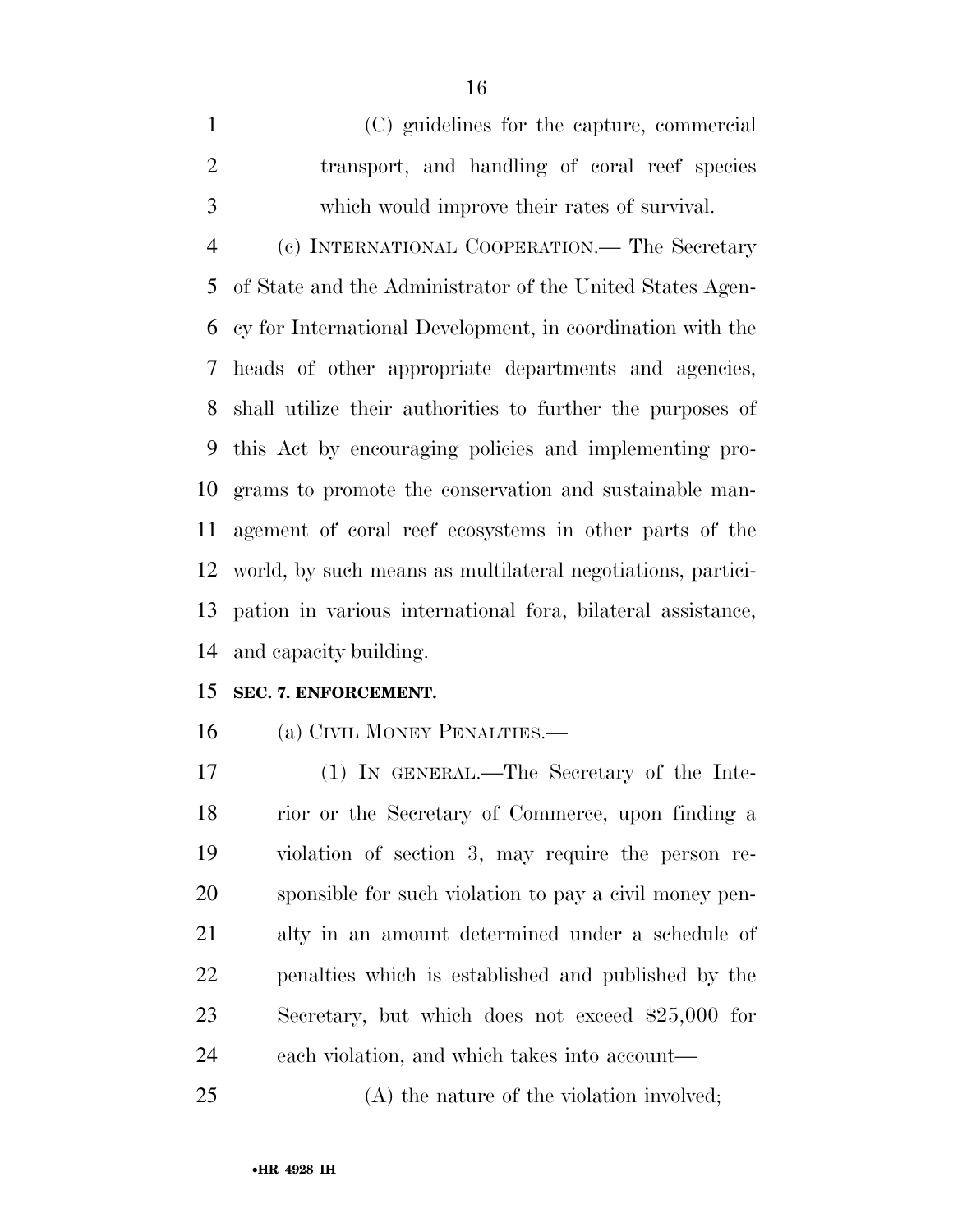| $\mathbf{1}$   | (B) the revenues of the person;                            |
|----------------|------------------------------------------------------------|
| $\overline{2}$ | (C) previous violations of section 3 by the                |
| 3              | person; and                                                |
| $\overline{4}$ | (D) such other factors as the Secretary                    |
| 5              | considers appropriate.                                     |
| 6              | (2) NOTICE AND OPPORTUNITY FOR<br>HEAR-                    |
| 7              | ING.—The Secretary of the Interior or the Secretary        |
| 8              | of Commerce may not make any determination ad-             |
| 9              | verse to a person under subsection (a) until such          |
| 10             | person has been given written notice and an oppor-         |
| 11             | tunity to be heard before the Secretary or designee.       |
| 12             | (b) DECLARATORY OR INJUNCTIVE RELIEF.—The                  |
|                |                                                            |
| 13             | Attorney General may bring a civil action in an appro-     |
| 14             | priate United States district court seeking declaratory or |
| 15             | injunctive relief for any alleged violation of sections 3. |
| 16             | (c) CRIMINAL PENALTIES.—                                   |
| 17             | (1) IN GENERAL.—Any person who knowingly                   |
| 18             | violates section 3 shall be fined in accordance with       |
| 19             | title 18, United States Code, imprisoned for not           |
| 20             | more than 6 months, or both.                               |
| 21             | (2) PERSONS ENGAGED IN BUSINESS.—Any                       |
| 22             | person engaged in business as an importer or ex-           |
| 23             | porter of coral reef species who knowingly violates        |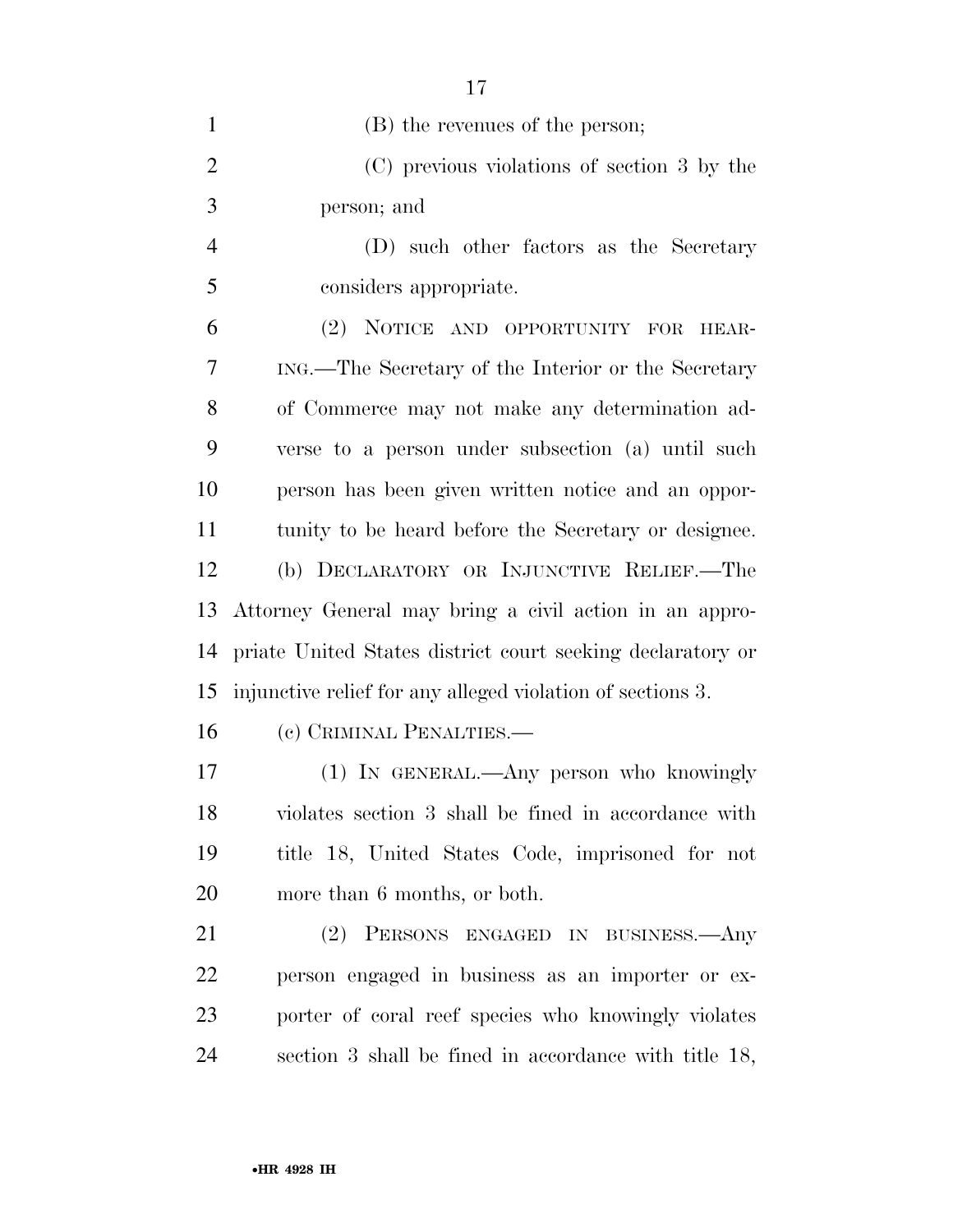United States Code, or imprisoned for not more 2 than 2 years, or both.

 (3) FALSE STATEMENTS IN CERTIFICATIONS.— Any person who knowingly makes, causes to be made, or submits any false material statement or representation in a certification under section  $7 \qquad \qquad 4(b)(1)(B)$  shall be fined in accordance with title 18, United States Code, or imprisoned for not more than 2 years, or both, and may also be prohibited from importing or exporting any coral reef species. (d) REWARDS AND INCIDENTAL EXPENSES.—

 (1) IN GENERAL.—The Secretary of the Inte- rior or the Secretary of Commerce may pay, from sums received as penalties, fines, or forfeitures of property for violations of section 3—

 (A) a reward to any person who furnishes information which leads to an arrest, criminal conviction, civil penalty assessment, or for- feiture of property for any violation of section 3; and

 (B) the reasonable and necessary costs in- curred by any person in providing temporary care for any coral reef species pending the dis- position of any civil or criminal proceeding al-leging a violation of section 3.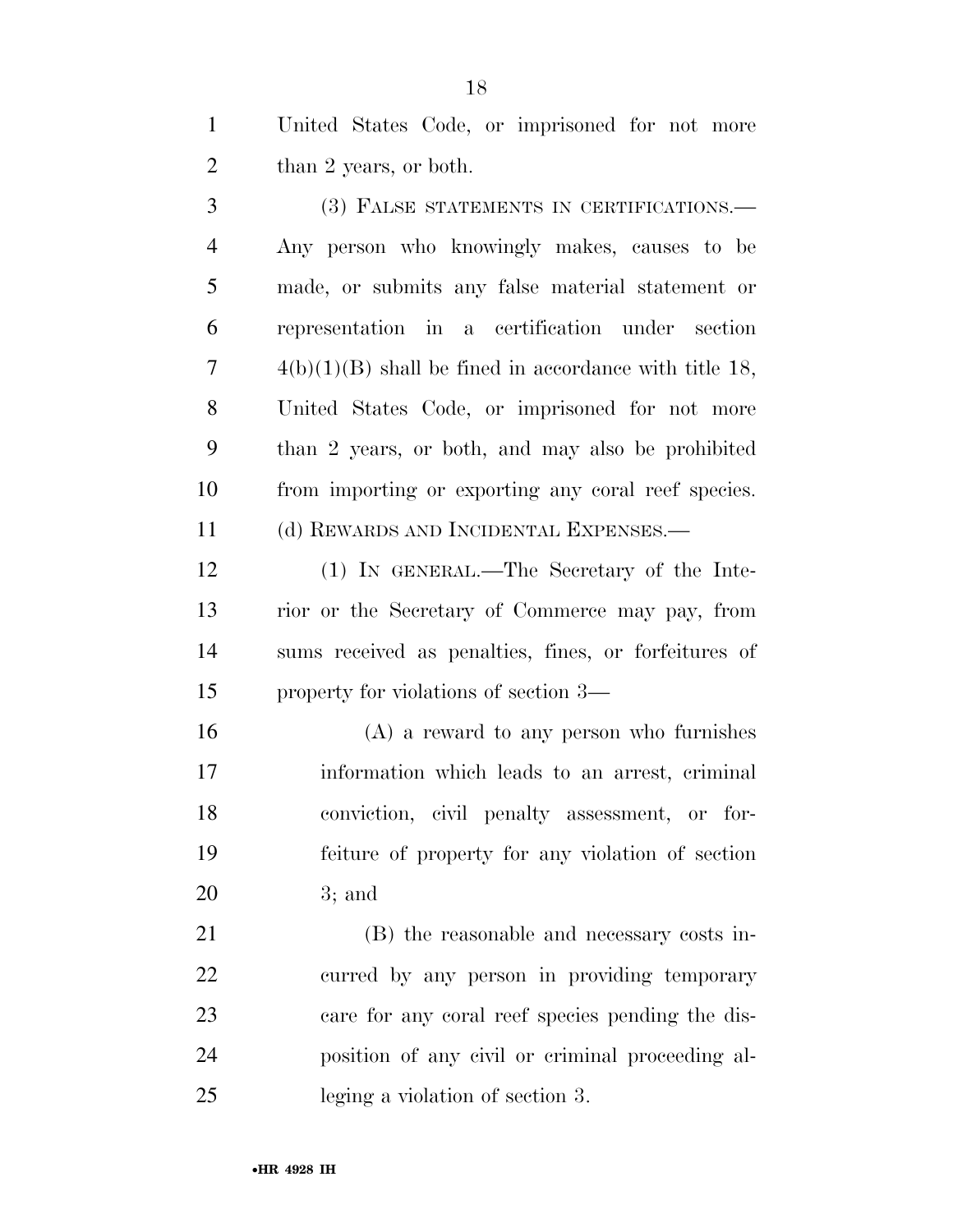| $\mathbf{1}$   | (2) AMOUNT OF REWARD.—The amount of a                      |
|----------------|------------------------------------------------------------|
| $\overline{2}$ | reward paid under this subsection shall be des-            |
| 3              | ignated by the Secretary of the Interior or the Sec-       |
| $\overline{4}$ | retary of Commerce.                                        |
| 5              | (3) INELIGIBILITY OF GOVERNMENT<br>OFFI-                   |
| 6              | CIALS.—Any officer or employee of the United               |
| 7              | States or any State or local government who fur-           |
| 8              | nishes information or renders service in the perform-      |
| 9              | ance of his official duties is ineligible to receive a re- |
| 10             | ward under this subsection.                                |
| 11             | (e) EXECUTIVE BRANCH ENFORCEMENT.                          |
| 12             | (1) SEARCHES AND SEIZURES.—                                |
| 13             | (A) IN GENERAL.—Any person authorized                      |
| 14             | by the Secretary of the Interior, the Secretary            |
| 15             | of Commerce, the Secretary of the Treasury, or             |
| 16             | the Secretary of the Department in which the               |
| 17             | Coast Guard is operating may search and seize              |
| 18             | any coral reef species taken, imported, ex-                |
| 19             | ported, possessed, sold, delivered, carried,               |
| 20             | transported, or received in violation of section           |
| 21             | 3, with or without a warrant, as authorized by             |
| 22             | law.                                                       |
| 23             | (B) SEIZED CORAL REEF SPECIES.—Any                         |
| 24             | coral reef species seized under subparagraph               |
| 25             | (A) shall be held by any person so authorized              |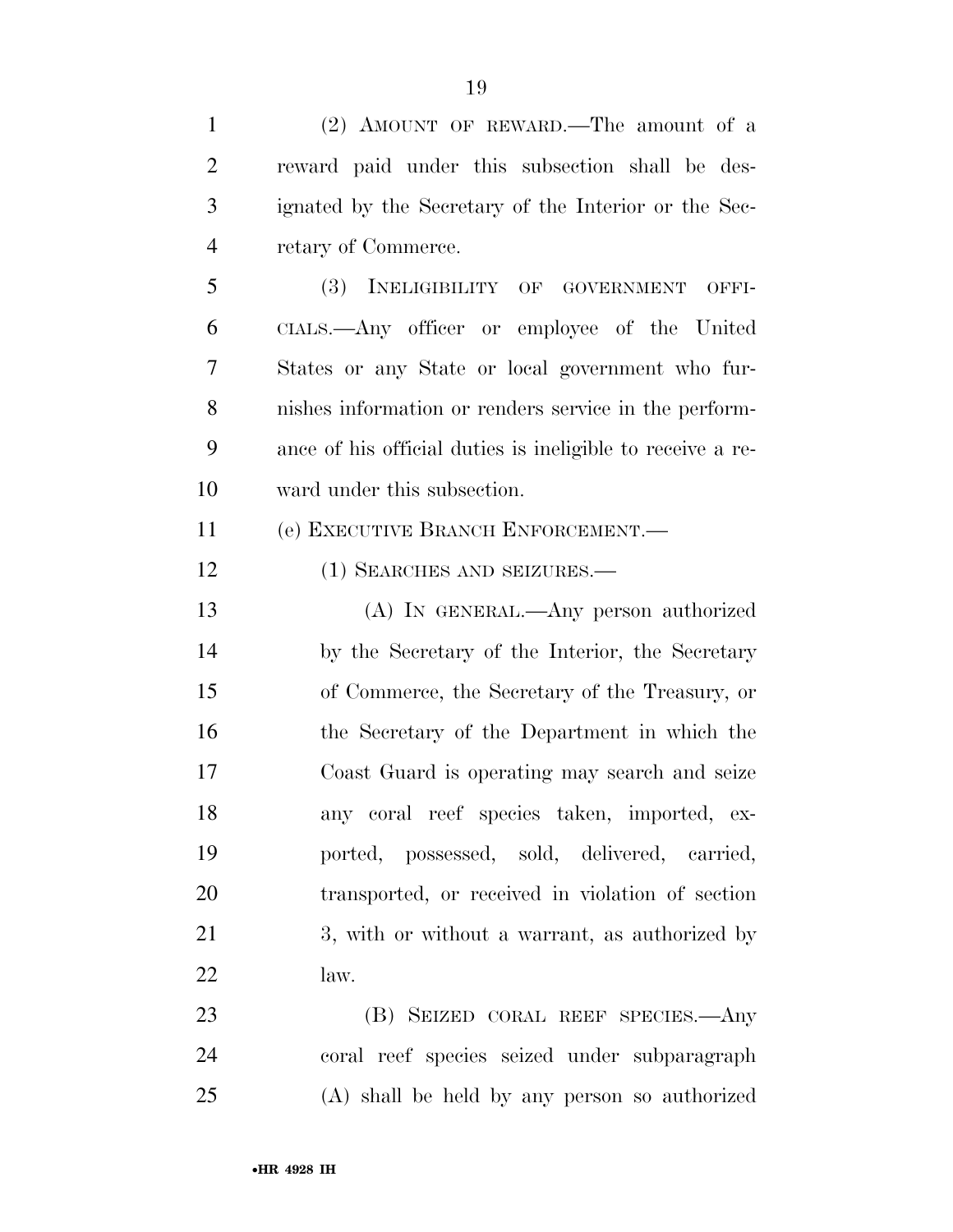| $\mathbf{1}$   | pending disposition of civil or criminal pro-                                   |
|----------------|---------------------------------------------------------------------------------|
| $\overline{2}$ | ceedings, or the institution of an action in rem                                |
| 3              | for forfeiture of such coral reef species pursu-                                |
| $\overline{4}$ | ant to paragraph $(3)$ , except that the appro-                                 |
| 5              | priate Secretary may, in lieu of holding such                                   |
| 6              | species, permit the owner or consignee to post                                  |
| $\overline{7}$ | a bond or other surety satisfactory to the Sec-                                 |
| 8              | retary, but upon forfeiture of any such property                                |
| 9              | to the United States, or the abandonment or                                     |
| 10             | waiver of any claim to any such property, it                                    |
| 11             | shall be disposed of (other than by sale to the                                 |
| 12             | general public) by the Secretary in such a man-                                 |
| 13             | ner, consistent with the purposes of this Act, as                               |
| 14             | the Secretary shall by regulation prescribe.                                    |
| 15             | (2) CITATIONS.—If any officer authorized to                                     |
| 16             | enforce the provisions of this Act finds that a person                          |
| 17             | has violated section 3, such officer may, in accord-                            |
| $\sim$ $\sim$  | the contract of the contract of the contract of the contract of the contract of |

 ance with regulations issued by the Secretary of Commerce, Secretary of the Interior, and the Sec- retary of the department in which the Coast Guard is operating, issue a citation to the violator.

# (3) FORFEITURE.—

 (A) CORAL REEF SPECIES.—All coral reef species taken, imported, exported, possessed, sold, delivered, carried, transported, or received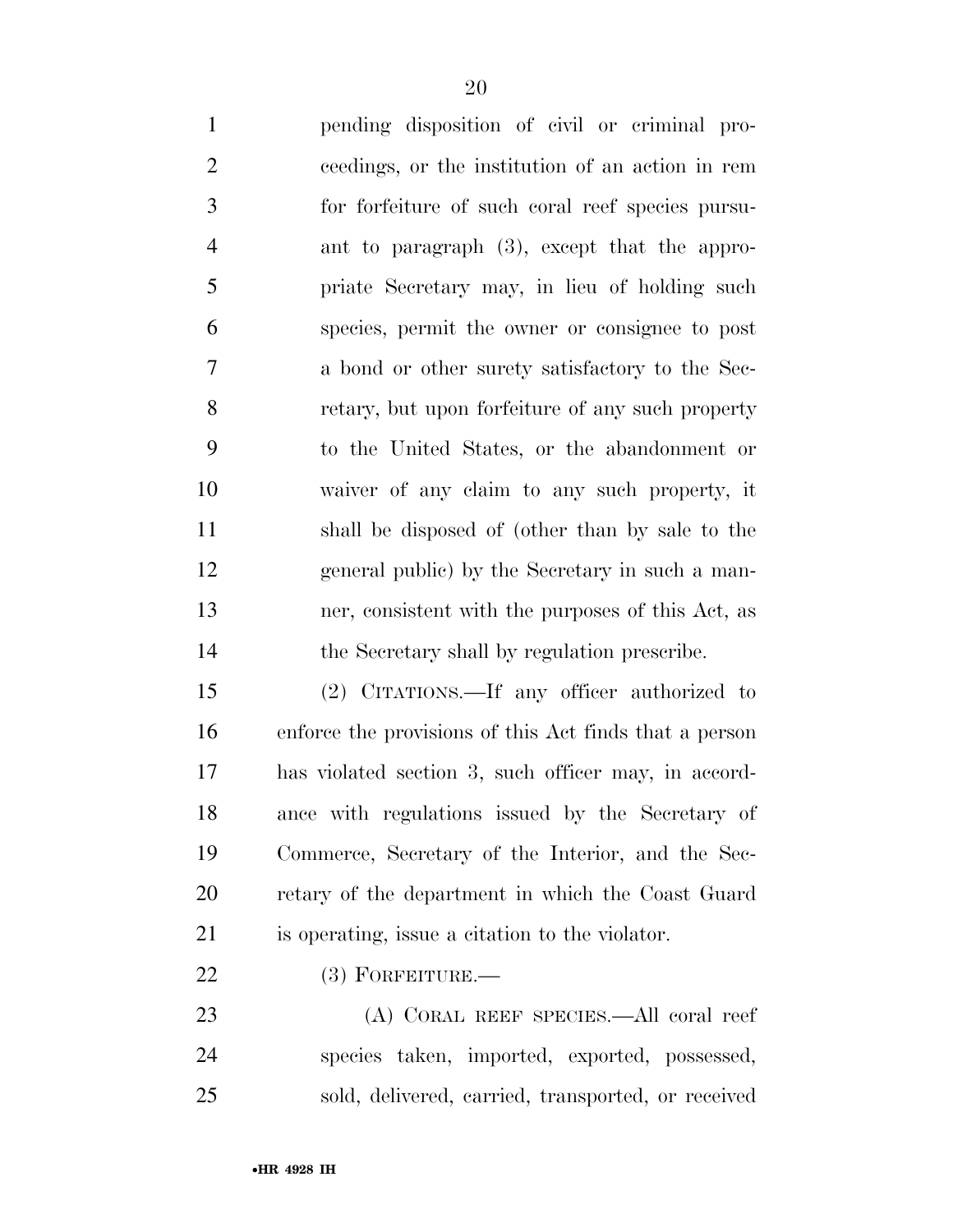1 in violation of section 3 shall be subject to for-feiture to the United States.

 (B) EQUIPMENT USED IN UNLAWFUL PRACTICES.—All guns, traps, nets, and other equipment, vessels, vehicles, aircraft, and other means of transportation used to aid the take, importing, exporting, possessing, selling, pur- chasing, delivering, carrying, transporting, or receiving of any coral reef species in violation of section 3, shall be subject to forfeiture to the United States upon conviction of a criminal vio-12 lation pursuant to subsections  $(b)(1)$  or  $(b)(2)$ . (4) OTHER PROVISIONS OF LAW.—Any provi- sion of law relating to the seizure, forfeiture, and condemnation of a vessel for violation a customs law, the disposition of such vessel or the proceeds from the sale thereof, and the remission or mitigation of such forfeiture, shall apply to any seizure or for- feiture incurred or allegedly incurred under this Act, insofar as such provision of law is applicable and not inconsistent with the provisions of this Act, except that all powers, rights, and duties conferred or im- posed by the customs laws upon any officer or em- ployee of the Department of the Treasury shall, for the purposes of this Act, be exercised or performed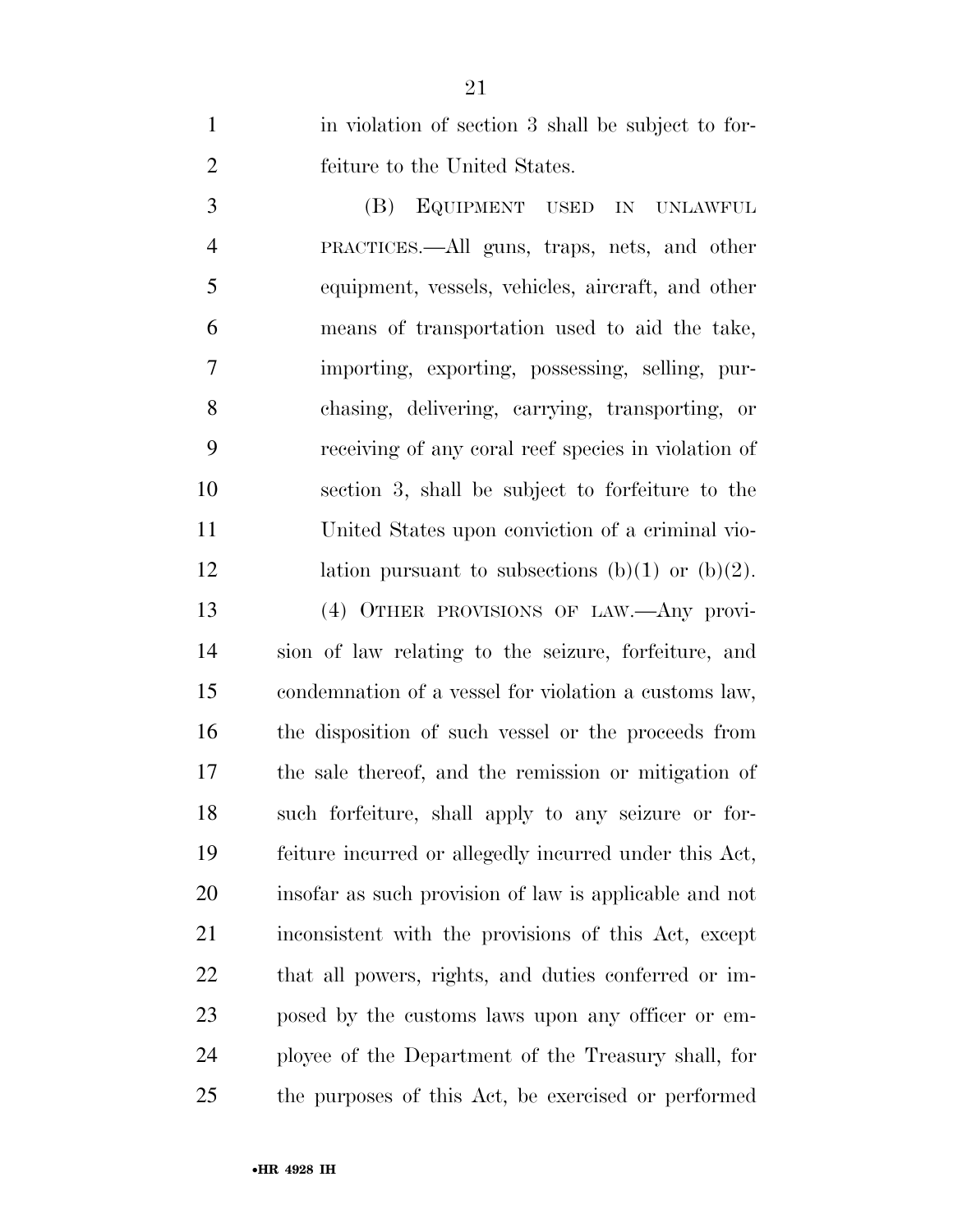by the Secretary of Commerce or by such persons as the Secretary may designate.

(f) CITIZEN ACTIONS.—

 (1) IN GENERAL.—Except as provided in para- graph (2), any person may commence a civil action to enjoin any person, including the United States and any other governmental instrumentality or agen- cy (to the extent permitted by the 11th Amendment to the Constitution), who is alleged to be in violation of section 3.

 (2) JURISDICTION OF DISTRICT COURTS.—The United States District Court for the judicial district in which the alleged violation occurs shall have juris- diction in all actions brought under this subsection, without regard for the amount in controversy or the citizenship of the parties.

 (3) INTERVENTION BY ATTORNEY GENERAL.— In any such action under this subsection in which the United States is not a party, the Attorney Gen- eral may intervene on behalf of the United States as a matter of right.

 (4) EXCEPTIONS.—No action may be com-menced under this subsection—

 (A) prior to 60 days after written notice of the violation has been given to the Secretary of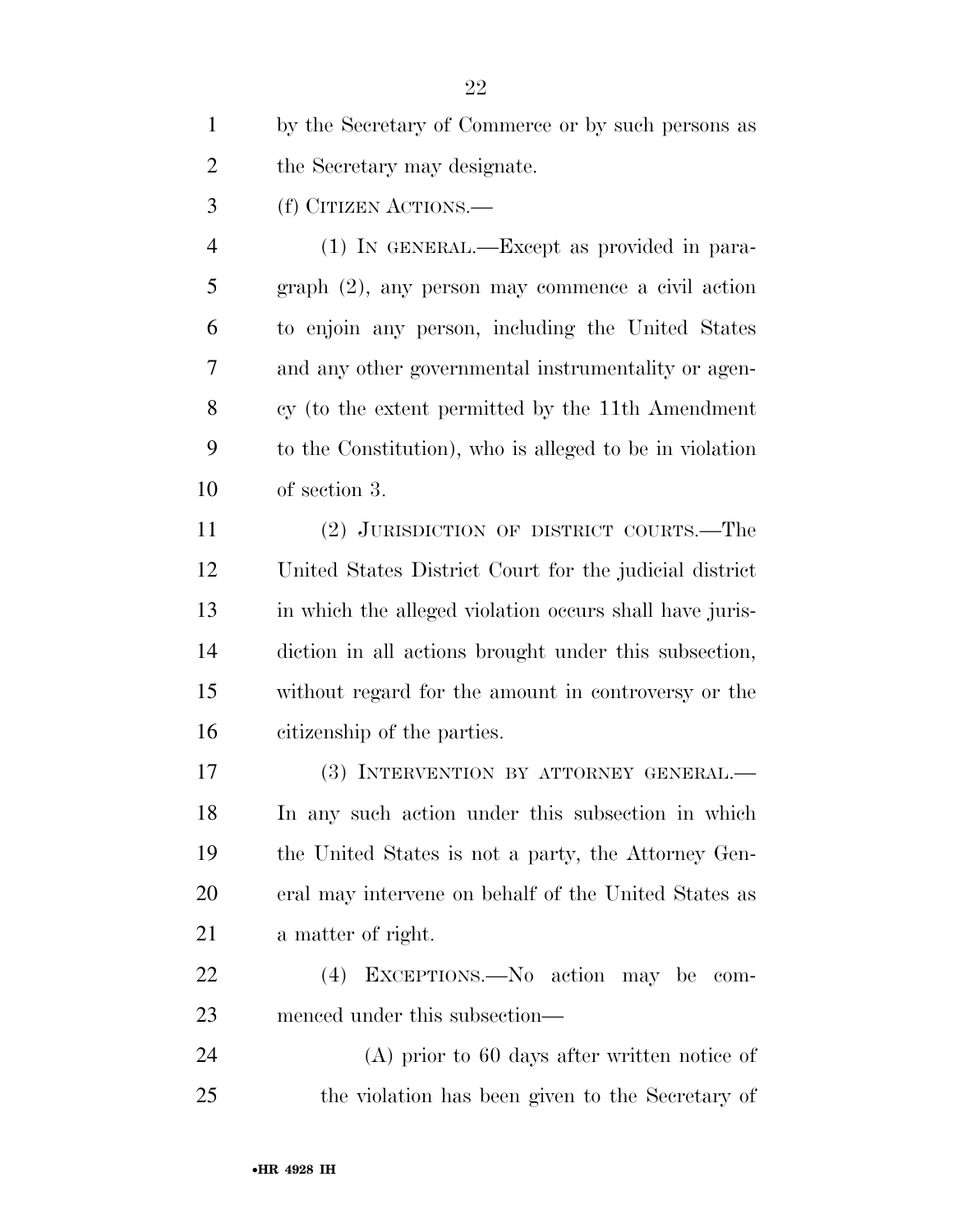the Interior and the Secretary of Commerce, and to any alleged violator of any such provi- sion or regulation; or (B) if the Secretary of the Interior, the Secretary of Commerce, or the Attorney Gen- eral has initiated an enforcement action under this section. (5) RECOVERY OF COURT COSTS.—In any ac- tion brought pursuant to paragraph (1), the court may award costs of litigation (including reasonable attorney and expert witness fees) to any party, whenever the court determines such award is appro- priate. (6) RELIEF UNDER OTHER LAWS.—The injunc- tive relief provided by this subsection shall not re- strict any right which any person may have under any statute or common law to seek enforcement of any standard or limitation or to seek any other re- lief. 20 (g) AMERICAN SAMOA.—For the purposes of any ac- tion brought under this Act, American Samoa shall be in- cluded within the judicial district of the United States Dis-trict Court for the District of Hawaii.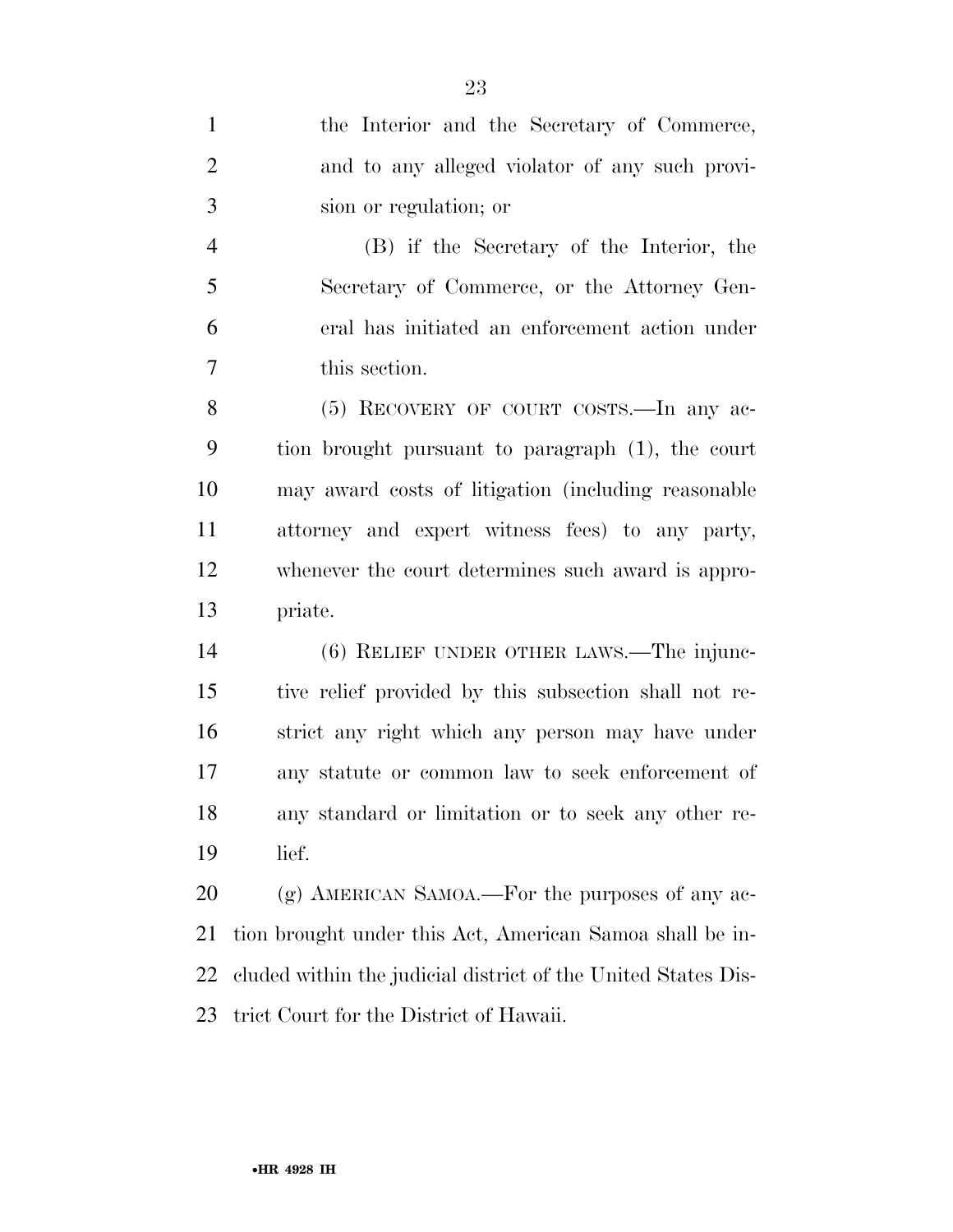# **SEC. 8. REGULATIONS.**

 (a) IN GENERAL.—Before the expiration of the 1- year period beginning on the date of the enactment of this Act, the Secretary of the Interior and the Secretary of Commerce shall promulgate such regulations as they deem necessary and appropriate to carry out the purposes of this Act.

 (b) ENFORCEMENT REGULATIONS.—The Secretary of the Interior, the Secretary of Commerce, the Secretary of the Treasury, and the Secretary of the Department in which the Coast Guard is operating, are authorized to pro- mulgate such regulations as may be appropriate to enforce this Act, and charge reasonable fees for expenses con- nected with reviewing certificates authorized by this Act, including processing applications and reasonable inspec- tions, and with the transfer, board, handling, or storage of coral reef species and evidentiary items seized and for- feited under this Act. Any such fees collected pursuant to this subsection shall be deposited in the Treasury to the credit of the appropriation which is current and chargeable for the cost of furnishing the services. Appro- priated funds may be expended pending reimbursement from parties in interest.

### **SEC. 9. RELATIONSHIP TO STATE LAWS.**

 Nothing in this Act shall be construed or interpreted as preempting any State from imposing any more restric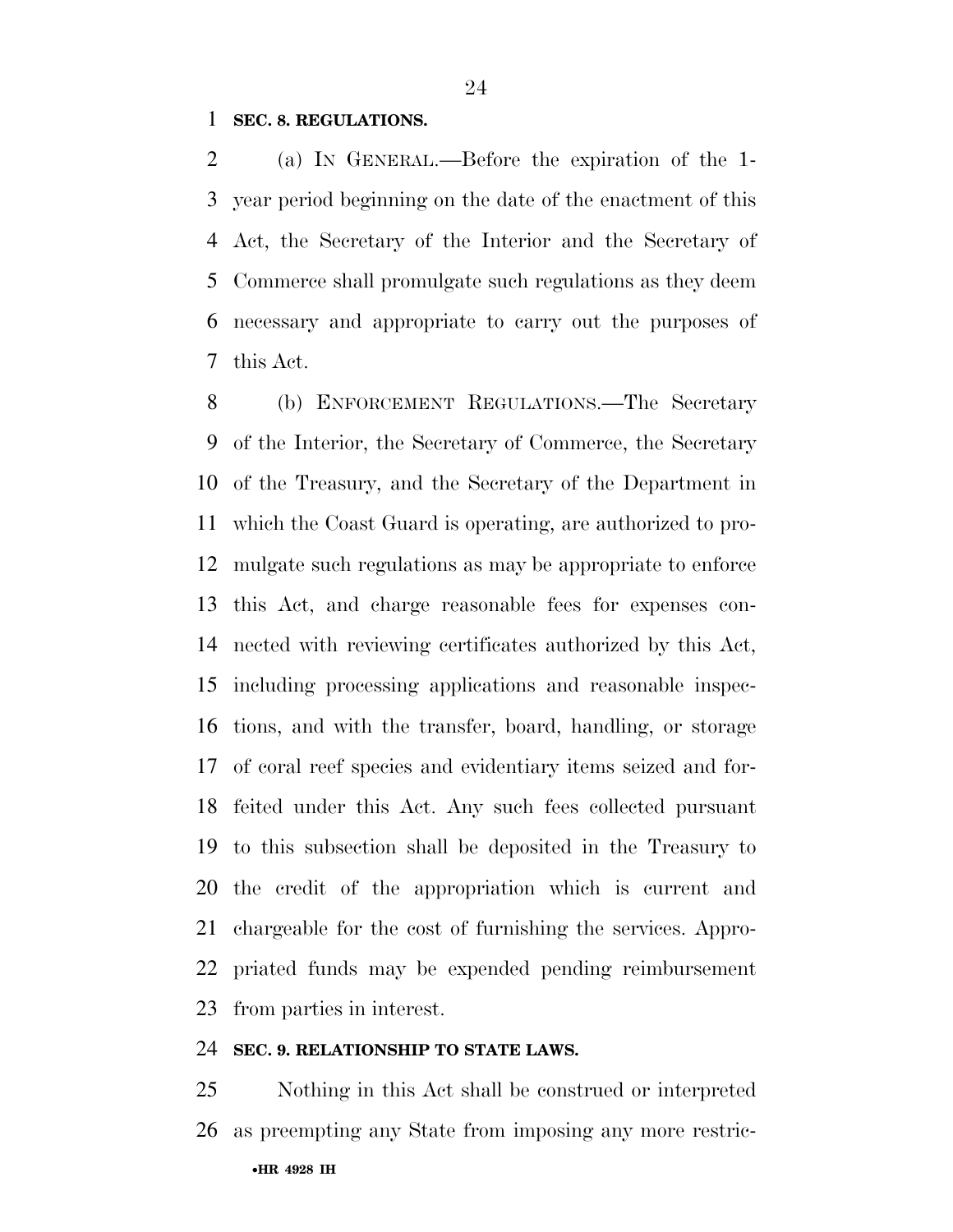tive requirement regarding any coral reef species, so long as such requirement is consistent with the international obligations of the United States and this Act.

# **SEC. 10. RELATIONSHIP TO FEDERAL FISHERY MANAGE-MENT PLANS.**

 Nothing in this Act shall be construed or interpreted as preempting any fishery management plan developed under the Magnuson-Stevens Fishery Conservation and Management Act (16 U.S.C. 1801 et seq.) that contains management measures more restrictive than those re-quired by this Act.

# **SEC. 11. DEFINITIONS.**

In this Act, the following definitions apply:

 (1) The term ''coral'' means any living or dead specimens, parts or derivatives, or any product con- taining specimens, parts or derivatives of any species of the phylum Cnidaria, including—

 (A) all species of black corals (Antipatharia), stony corals (Scleractinia), soft corals (Alcyonacea), horny corals (Gorgonacea), organ pipe corals (Stolonifera), blue corals (Coenothecalia), anemones (Actiniaria), coralliomorphs (Coralliomorpharia), and zooanthids (Zoanthidea) of the class Anthozoa; and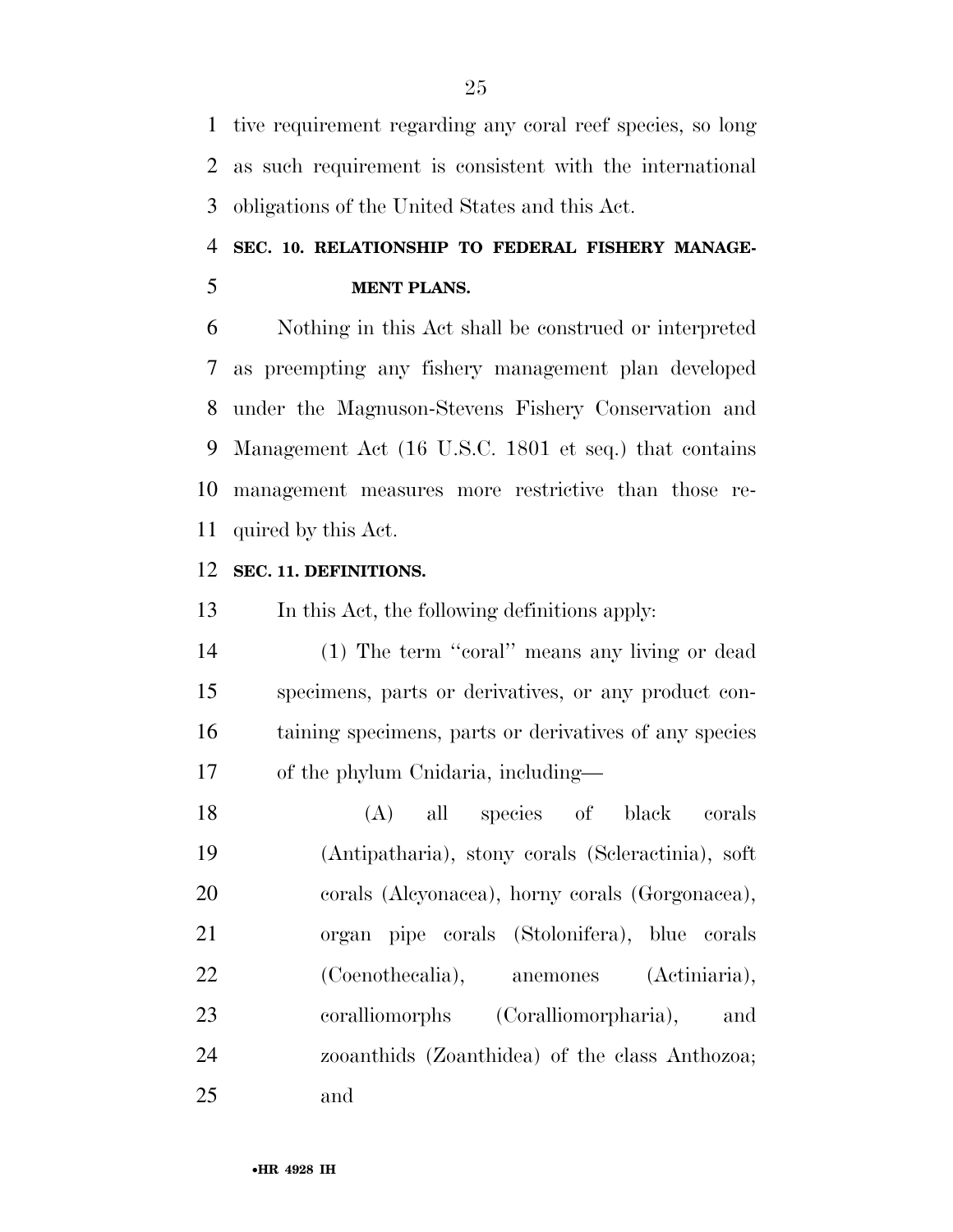(B) all species of the fire corals (Milleporina) and lace corals (Stylasterina) of the class Hydrozoa. (2) The term ''coral reef'' means any reef, shoal, or other natural feature composed in part of the solid skeletal structures in which corals are major framework constituents. (3) The term ''coral reef ecosystem'' means the interacting complex of species (including reef plants of the phyla Chlorophyta, Phaeophyta, and Rhodophyta) and nonliving variables associated with coral reefs and their habitats which function as an ecological unit in nature and which are mutually de- pendent on this function to survive. (4) The term ''coral reef species'' means— (A) any species of plant or animal, includ- ing algae, seagrasses, invertebrates and vertebrates that live in, on, or near coral reefs and are directly dependent on the coral reef ecosystem for feeding, reproduction or growth,

birds; and

 (B) products derived from coral, such as live rock, coral substrate, and coral rock.

but does not include mammals, reptiles, or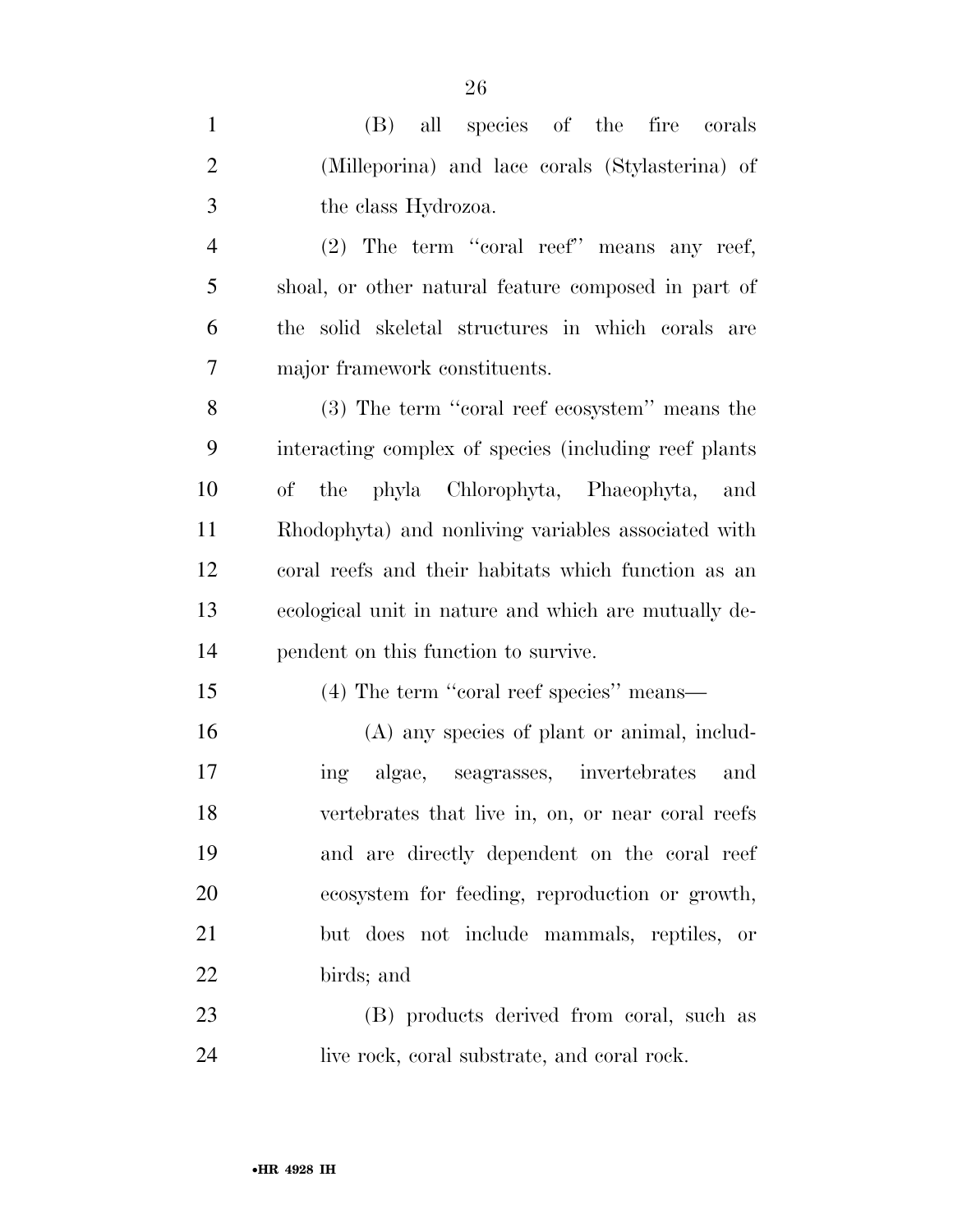(5) The term ''foreign commerce'' includes any transaction between persons within one foreign coun- try, between persons in 2 or more foreign countries, between a person within the United States and a person in a foreign country, or between persons within the United States, where the coral reef spe- cies in question is moving in any country or coun-8 tries outside the United States.

 (6) The term ''import'' means to land on, bring into, or introduce into, or attempt to land on, bring into, or introduce into, any place subject to the ju- risdiction of the United States, whether or not such landing, bringing, or introduction constitutes an im- portation within the meaning of the custom laws of the United States.

 (7) The term ''live rock'' means any hard sub- strate derived from coral which is grown in the wild and which is attached to and supporting any species 19 covered under paragraph  $(4)(A)$ , and includes coral rock and coral substrate.

 (8) The term ''ornamental reef fish'' means any finfish collected commercially for the aquarium and curio trade, but does not include any fish taken for human consumption.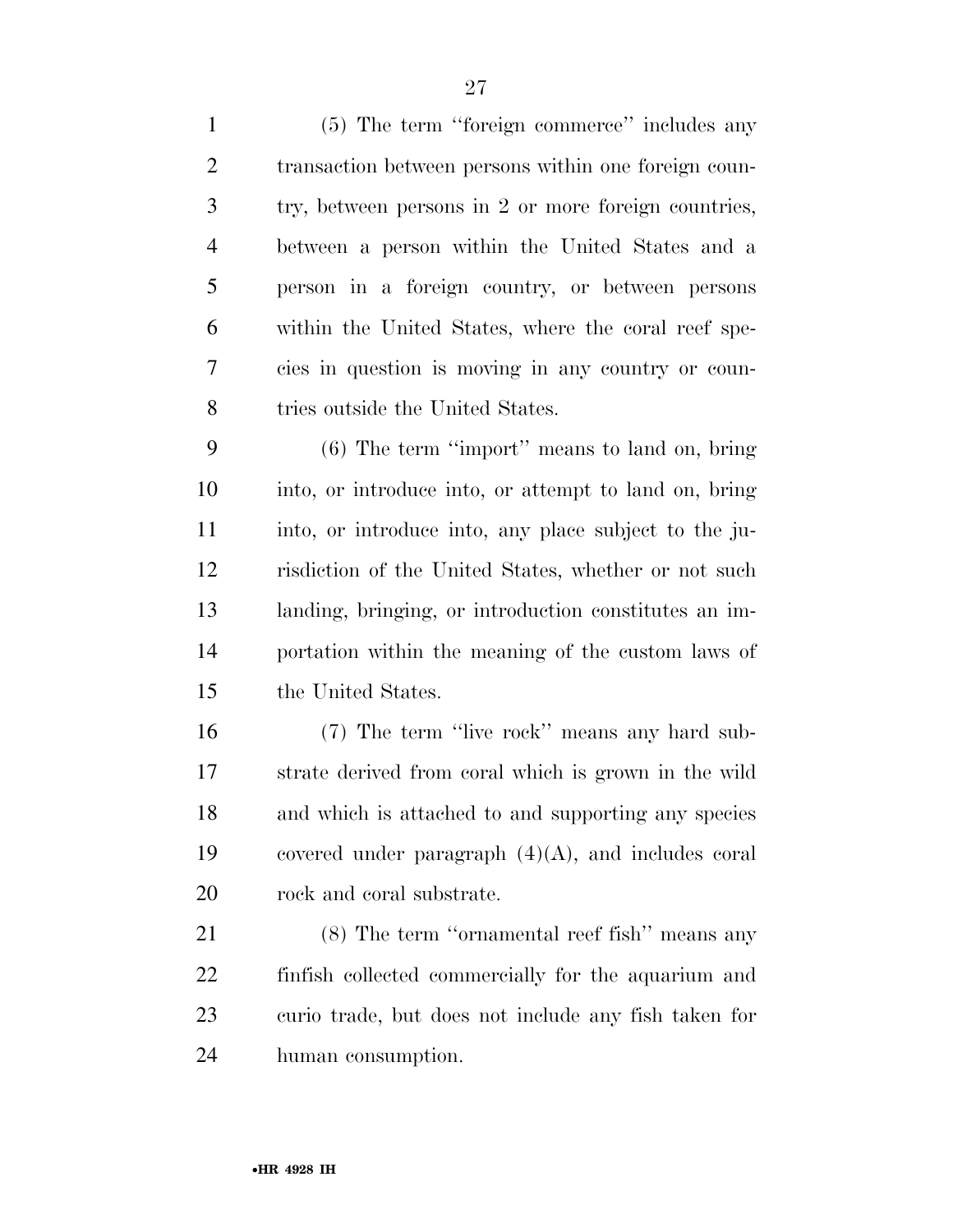| $\mathbf{1}$   | (9) The term "State" means a State, the Dis-           |
|----------------|--------------------------------------------------------|
| $\overline{2}$ | trict of Columbia, the Commonwealth of Puerto          |
| 3              | Rico, American Samoa, the Virgin Islands, Guam,        |
| $\overline{4}$ | the Commonwealth of the Northern Mariana Is-           |
| 5              | lands, and any other commonwealth, territory, or       |
| 6              | possession of the United States.                       |
| 7              | (10) The term "take" means to capture, catch,          |
| $8\phantom{1}$ | collect or harvest coral reef species by any means.    |
| 9              | (11) The term "United States" includes the             |
| 10             | several States, the District of Columbia, the Com-     |
| 11             | monwealth of Puerto Rico, American Samoa, the          |
| 12             | Virgin Islands, Guam, the Commonwealth of the          |
| 13             | Northern Mariana Islands, and any other common-        |
| 14             | wealth, territory or possession of the United States   |
| 15             | that contains coral within its jurisdiction.           |
| 16             | $(12)$ The term "waters under the jurisdiction of      |
| 17             | the United States" means the belt of seas extending    |
| 18             | to a distance of 200 nautical miles measured from      |
| 19             | the baseline from which the breadth of the territorial |
| 20             | sea of the United States is measured, except where     |
| 21             | that distance is modified by maritime boundary         |
| 22             | agreements to which the United States is a party.      |